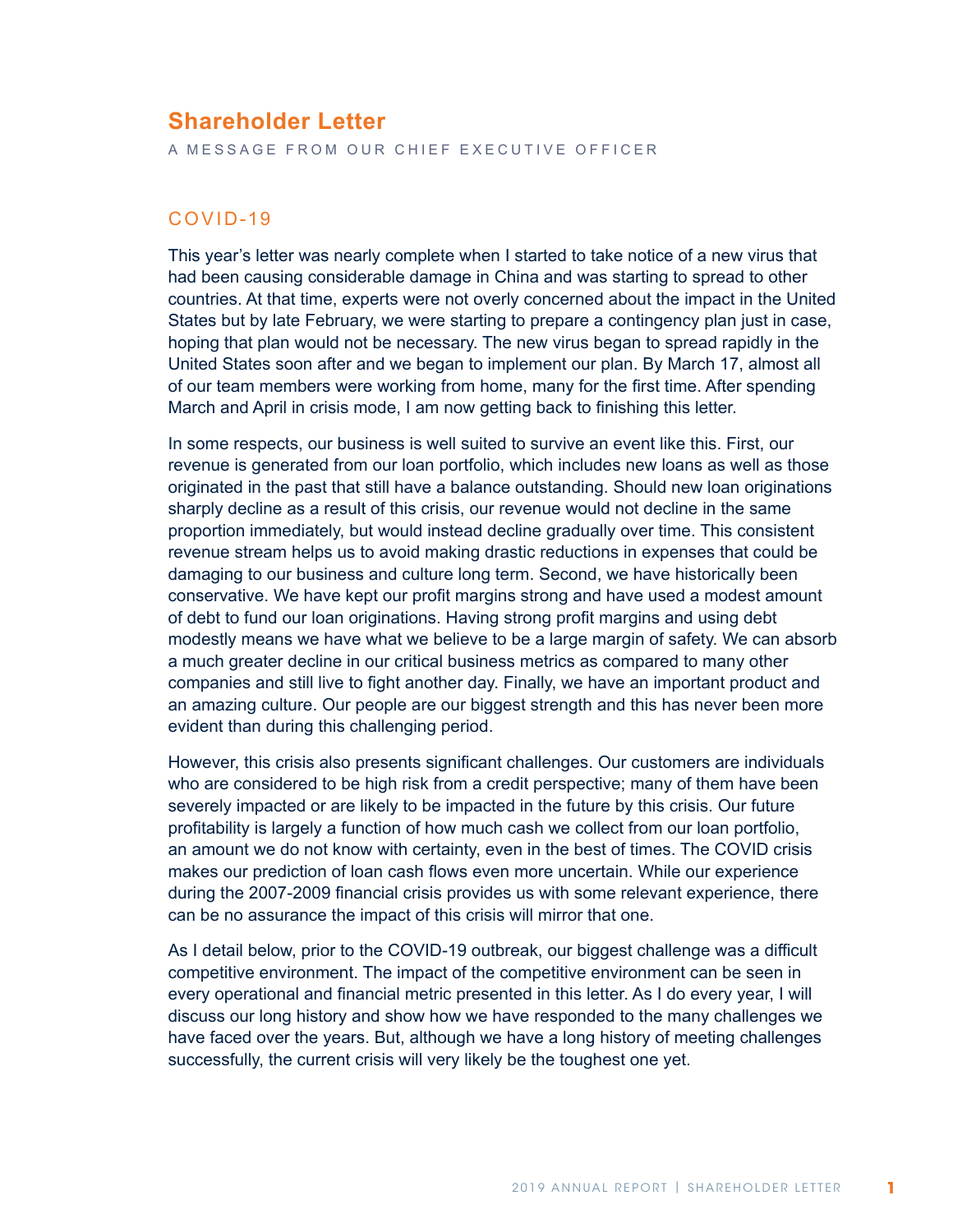## GAAP RESULTS

During 2019, we completed our  $27<sup>th</sup>$  full year as a public company. Over those 27 years, GAAP net income per share (diluted) has grown at a compounded annual rate of 21.0%, with an average annual return on equity of 23.5%. We have done even better over the last 18 years: GAAP net income per share (diluted) has grown at a compounded annual rate of 25.6%, with an average annual return on equity of 28.4%.

Last year, GAAP net income per share (diluted) grew 17.6% to \$34.57, with a return on equity of 29.8%.

|                                           |               | <b>GAAP</b> net income<br>per share (diluted) | Year-to-year change in<br>GAAP net income per share | Return<br>on equity <sup>1</sup> |
|-------------------------------------------|---------------|-----------------------------------------------|-----------------------------------------------------|----------------------------------|
| 1992                                      | \$            | 0.20                                          |                                                     | 24.1%                            |
| 1993                                      | \$            | 0.29                                          | 45.0%                                               | 25.6%                            |
| 1994                                      | $\mathsf{\$}$ | 0.49                                          | 69.0%                                               | 31.5%                            |
| 1995                                      | \$            | 0.68                                          | 38.8%                                               | 21.5%                            |
| 1996                                      | \$            | 0.89                                          | 30.9%                                               | 18.7%                            |
| 1997                                      | \$            | 0.03                                          | $-96.6%$                                            | 0.6%                             |
| 1998                                      | \$            | 0.53                                          | 1,666.7%                                            | 9.5%                             |
| 1999                                      | \$            | (0.27)                                        | $-150.9%$                                           | $-3.9%$                          |
| 2000                                      | \$            | 0.51                                          |                                                     | 9.1%                             |
| 2001                                      | \$            | 0.57                                          | 11.8%                                               | 9.1%                             |
| 2002                                      | \$            | 0.69                                          | 21.1%                                               | 10.1%                            |
| 2003                                      | \$            | 0.57                                          | $-17.4%$                                            | 7.5%                             |
| 2004                                      | \$            | 1.40                                          | 145.6%                                              | 18.4%                            |
| 2005                                      | \$            | 1.85                                          | 32.1%                                               | 21.8%                            |
| 2006                                      | \$            | 1.66                                          | $-10.3%$                                            | 20.2%                            |
| 2007                                      | \$            | 1.76                                          | 6.0%                                                | 23.1%                            |
| 2008                                      | \$            | 2.16                                          | 22.7%                                               | 22.2%                            |
| 2009                                      | \$            | 4.62                                          | 113.9%                                              | 35.6%                            |
| 2010                                      | \$            | 5.67                                          | 22.7%                                               | 34.8%                            |
| 2011                                      | \$            | 7.07                                          | 24.7%                                               | 40.0%                            |
| 2012                                      | \$            | 8.58                                          | 21.4%                                               | 37.8%                            |
| 2013                                      | \$            | 10.54                                         | 22.8%                                               | 38.0%                            |
| 2014                                      | $\$\$         | 11.92                                         | 13.1%                                               | 37.0%                            |
| 2015                                      | \$            | 14.28                                         | 19.8%                                               | 35.4%                            |
| 2016                                      | \$            | 16.31                                         | 14.2%                                               | 31.1%                            |
| 2017                                      | \$            | 24.04                                         | 47.4%                                               | 36.9%                            |
| 2018                                      | $\,$          | 29.39                                         | 22.3%                                               | 31.7%                            |
| 2019                                      | \$            | 34.57                                         | 17.6%                                               | 29.8%                            |
| Compound annual growth rate 1992 - 2019   |               |                                               | 21.0%                                               |                                  |
| Average annual return on equity 1992-2019 |               |                                               |                                                     | 23.5%                            |

The table below summarizes our GAAP results for 1992–2019:

Return on equity is defined as GAAP net income for the applicable period divided by average shareholders' equity for such period.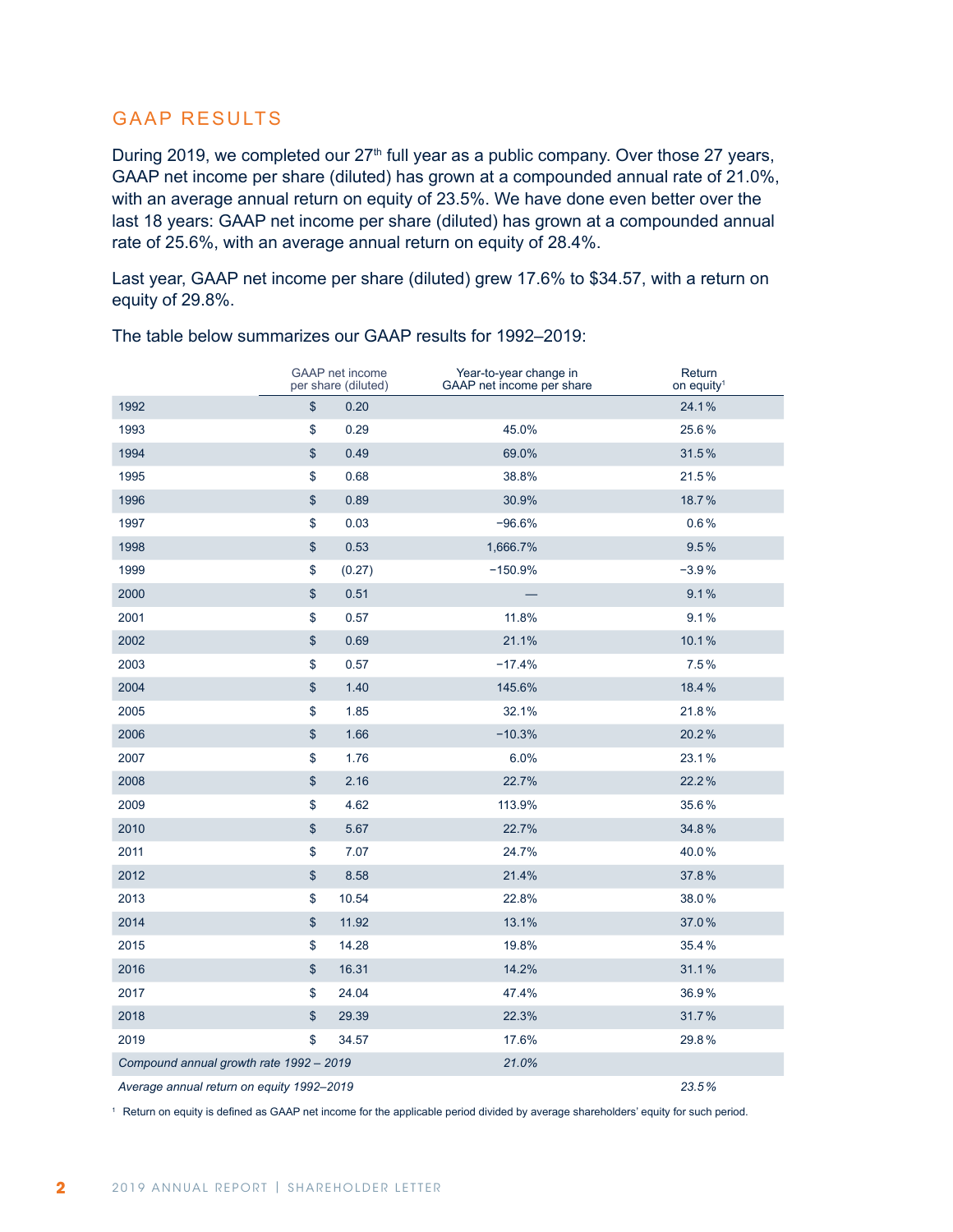### BACKGROUND

Credit Acceptance works with car dealers nationwide to enable them to sell vehicles to consumers who wish to finance their vehicle purchase. We allow the dealer to finance any customer, regardless of his or her credit history. This gives the dealer the ability to sell a vehicle to a customer that, without us, the dealer may have to turn away. The incremental sale creates incremental profit for the dealer, and the potential for incremental repeat and referral business.

The benefit of our program from the customer's perspective is also significant. We provide an opportunity for our customers, many of whom have been turned down for financing from other lenders, to purchase a vehicle and establish or reestablish a positive credit history, thereby moving their financial lives in a positive direction.

Our company, like most of our competitors, is an indirect auto finance company, which means the financing contract is originated by the auto dealer and immediately assigned to us in exchange for compensation. The transaction between the dealer and the consumer is technically not a loan, but instead something called a retail installment contract. However, for simplicity and to conform to the language we use in our disclosures, I will refer in this letter to retail installment contracts as loans and to indirect auto finance companies as lenders.

The auto finance market is large and fragmented, with over \$1.2 trillion in outstanding balances as of December 31, 2019. We compete with banks, credit unions, auto finance companies affiliated with auto manufacturers, and independent auto finance companies. Our approach to the market is unique for two reasons. First, every customer, regardless of credit history, is offered an opportunity to purchase a vehicle. Second, for most of the vehicle sales we finance, the dealer shares in the cash flows from the loan. (Dealers are compensated by receiving 80% of all net collections throughout the life of a loan.) This is a critical element of our success as it creates an alignment of interests. The dealer benefits if the loan is repaid and the customer's credit is reestablished. Therefore, the dealer has an incentive to sell a vehicle at a price the customer can afford and a vehicle that will last the term of the loan. In addition, the dealer has an incentive to help the customer after the sale if there are issues with the vehicle.

### **HISTORY**

Credit Acceptance was founded in 1972 by our former Chairman of the Board, Don Foss. From 1972 through the early 1990s, there were very few companies attempting to serve the market segment that Don had identified. As a result, during this period we had an almost unlimited opportunity to write new business at very high levels of profitability. Following our initial public stock offering in June of 1992, our business grew rapidly. Over the next four years, earnings per share (diluted) grew at a compounded annual rate of 45.2% per year, from \$0.20 in 1992 to \$0.89 in 1996.

But our reported results during this period did not reflect the true economic performance of our business, which was rapidly deteriorating. Following our initial public offering, we began to see a dramatic increase in competition, in part inspired by our prior success.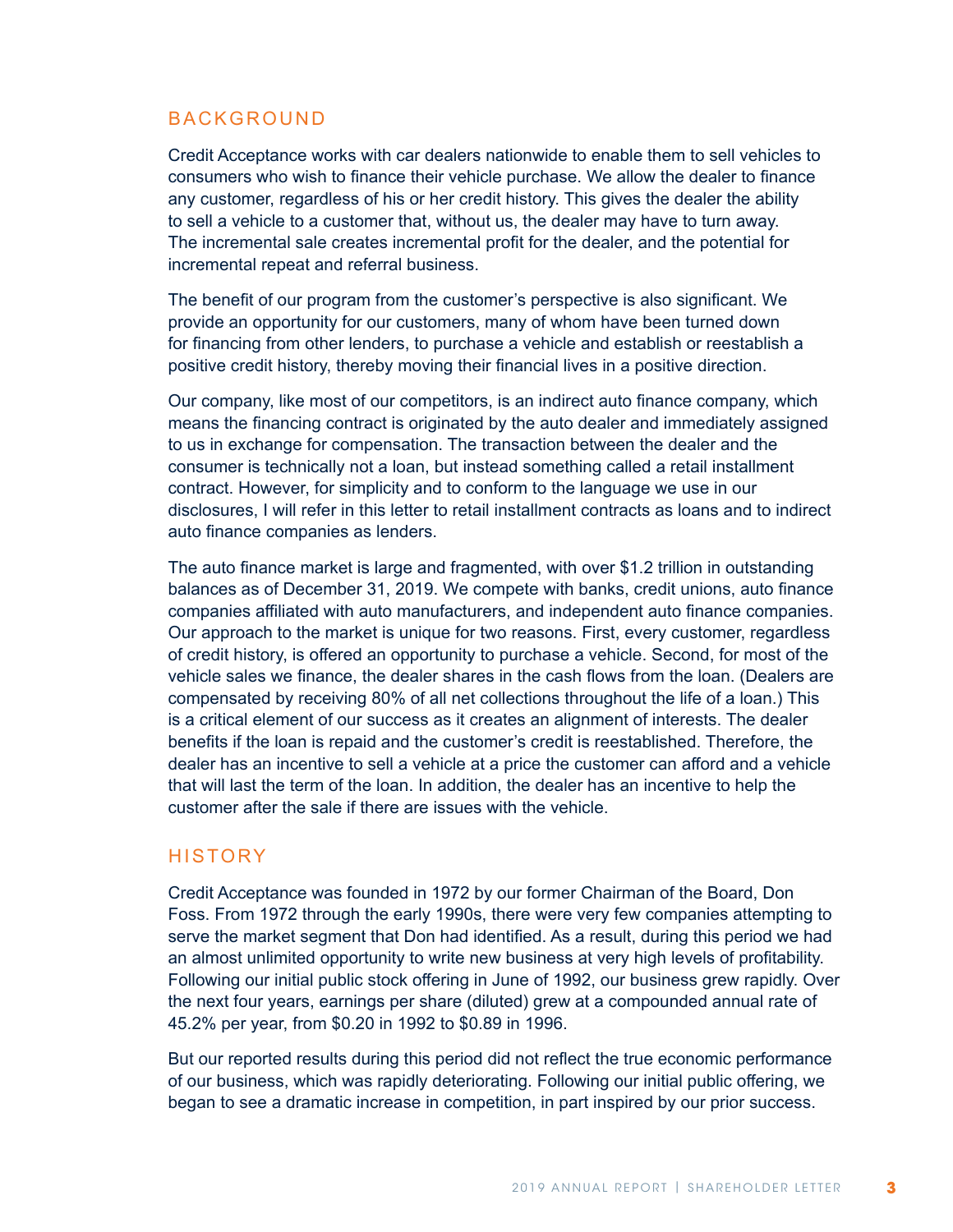In 1993 and 1994, the loans we were originating were still very profitable. But by the end of 1995, this was no longer true. Because we did not have the right tools in place to monitor the profitability of the loans we were originating, we continued to grow rapidly in 1995, 1996 and most of 1997.

During the third quarter of 1997, we installed a new system that provided us with the data we needed to begin forecasting the future cash flows expected from each loan. While our initial efforts at forecasting were not perfect, obtaining this new capability was a key milestone in our history. But before we could take full advantage of it, we first had to repair the damage caused by our prior mistakes. In the third quarter of 1997, we recorded a \$60.0 million charge to reflect our revised estimate of the cash flows our loan portfolio would generate. The charge caused a loss of \$27.7 million for the quarter. I and Doug Busk, who is still a key member of our leadership team, traveled all over the country meeting with lenders and rating agencies to explain what had occurred and plead for mercy. It was a humbling experience and one I promised myself I would not repeat. While our lenders agreed to waive our covenant violations, it was clear the period of easily accessible capital had come to an end. Our share price, which had peaked at \$28.75 per share in October of 1995, had fallen to a low of \$3.00 per share in October of 1997.

We spent much of 1998 and 1999 reducing our debt balances and using the insights we had learned from our new system to invest our existing capital in loans that would be more profitable. We eliminated unprofitable dealer relationships and began to establish advance rates on new loans that reflected the cash flows we were forecasting from those loans. (An advance is the amount paid to dealers when loans are originated.) We made steady progress, greatly assisted by the fact that many of our competitors had made even worse mistakes and were forced to exit our market entirely.

Our mistakes from the past, however, were not yet behind us, and in 1999 we recorded an additional \$60.8 million charge reflecting even lower estimated cash flows for loans originated in 1995–1997 than we had recorded previously. This charge caused a loss for the third quarter of 1999 of \$33.6 million and a loss of \$12.6 million for the year, a result which would have been worse if not for a \$10.0 million after-tax gain from the sale of a credit reporting business we had acquired in 1996. The loss made 1999 the only unprofitable year in our history. While this disappointing result made our job of obtaining additional capital more difficult, this obstacle was less important than it had been in 1997. We had repaid a significant portion of our debt and were more focused on investing the capital we did have at a higher rate of return.

Another important milestone occurred in 1999. Tom Tryforos joined our Board. My relationship with Tom goes back to the early 1990s. Tom invested in Credit Acceptance shortly after our initial public offering and shrewdly sold his investment as competition in our market began to intensify. He was able to exit with a nice profit on his investment. I spent a fair amount of time in investor relations during this period and, although I was inexperienced, I was smart enough to recognize that Tom was different from any other investor I had met. He had an annoying knack of asking questions that I realized were of critical importance but that I had never thought to ask myself. I lost contact with him for a few years after he sold his position, but he resurfaced again in 1997 after our share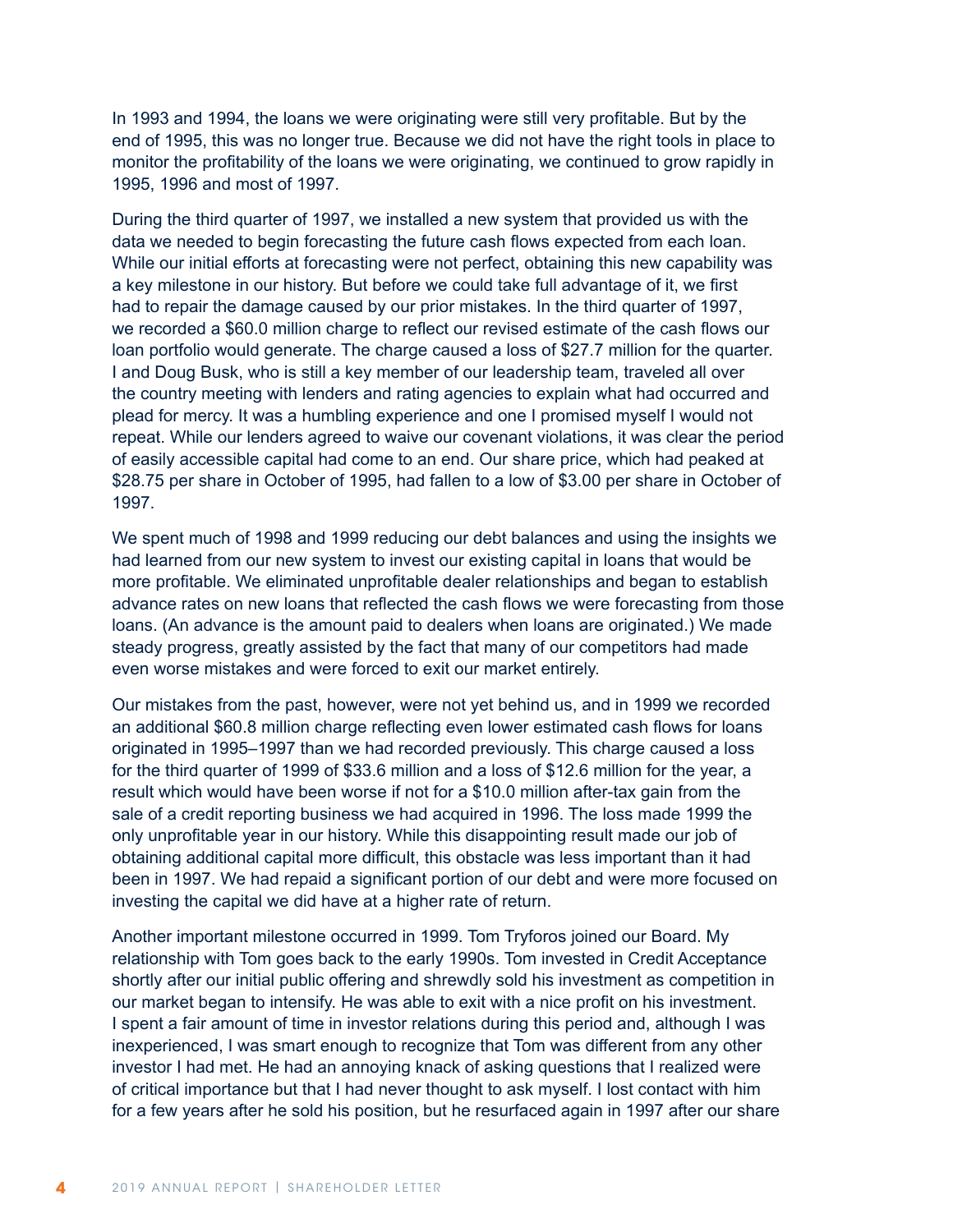price had dropped. He had decided to reinvest, and I began speaking to him on a regular basis. I took the opportunity to learn as much as I could from Tom, and his influence made a significant difference not only in my career but also in the Company's success in the years that followed. The Company's relationship with Tom was formalized in July of 1999, when he joined our Board. Not only was Tom still asking all the right questions, but he was now helping us find the answers. One of the first changes he made as a Board member was to establish a minimum required return on capital. The message was clear: If we couldn't earn more than our cost of capital, we needed to give that capital back to shareholders. This message got our attention, since at the time we weren't meeting his minimum requirement.

In 2000, we continued to focus on improving our return on capital. By the end of 2000, we had undergone a dramatic transformation. From 1992 until 1997, the amount of capital we required increased at a remarkable rate. At year-end 1992, we had had \$42 million in capital invested. By year-end 1997, that number had grown to \$641 million. Over that same period, we had gone from writing loans that produced returns on capital in excess of 20% to writing those that barely earned a return at all. By the end of 2000, invested capital had declined to \$414 million, but for the first time in many years, the return on capital of the loans we originated during the year exceeded our cost of capital. By only investing our capital when we could earn an appropriate return, we went from consuming capital rapidly to generating excess capital, which we used to continue repaying outstanding debt. After showing a loss of \$12.6 million in 1999, or \$0.27 per share (diluted), we reported earnings for 2000 of \$22.5 million, or \$0.51 a share (diluted).

With Tom's help, we found another important way to use our capital: We began to repurchase our shares. From August of 1999, when our share repurchase program began, through the end of 2000, we repurchased over 3.8 million shares of stock at an average price of \$5.24. Based on our share price today, the shares we repurchased for just over \$20 million during that period are now worth over \$1.3 billion. Tom earned his Board fees that year, which at the time were \$1,500 per quarter.

In 2001, we began to grow our loan volumes again. By this time, we had transformed our sales force from a small team located at our headquarters to a much larger, field-based team located in the markets we served. During that year, we implemented our Internetbased loan origination system, called CAPS, which enabled us to greatly simplify our program and make it easier for dealers to use. CAPS allowed us to implement even more precise pricing based on the individual characteristics of each application we received, and allowed us to provide offers to the dealer much faster. Perhaps most important, CAPS made it easier for us to experiment, and we began piloting different requirements for new loans, including writing longer-term loans than we had previously. In 2001, we grew loans receivable by 21.8% and we reported earnings of \$24.7 million, or \$0.57 a share.

I was named CEO in January of 2002. Over the next 18 years, GAAP net income per share (diluted) increased at a compounded annual rate of 25.6%. We faced challenges during this period, many of which related to the impact of competitive and economic cycles. I will discuss these cycles in more detail in the next section. But over the last 18 years, we succeeded in spite of the challenges. We continued to focus on investing our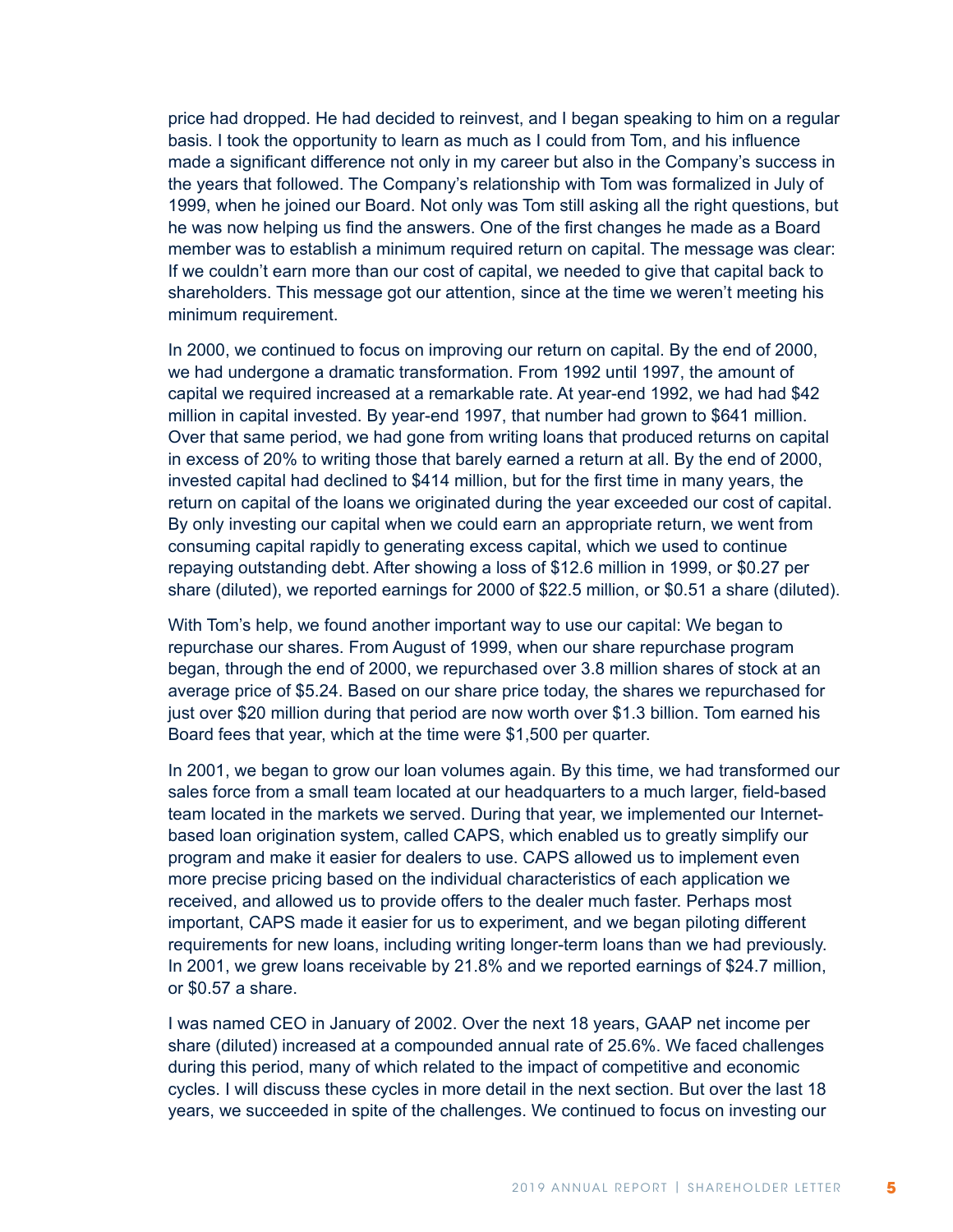capital wisely, and consistently earned a return on capital well above its cost, even in years when our loans performed worse than we expected. We gave even more attention to our core business, exiting several non-core businesses that we had started prior to 2002. We continued to use excess capital to repurchase stock, buying approximately 30.5 million shares from 2001 to 2019. But mostly, we focused on applying the many lessons we had learned over the years to improve our product and our culture. Today, we have a product that provides enormous benefits to our dealers and our customers, and a culture that attracts talented people to our company and enables them to perform to their potential. Our work environment has been recognized for each of the last seven years by *Fortune* magazine in its annual list of 100 Best Companies to Work For.

## IMPACT OF BUSINESS CYCLES ON OUR PERFORMANCE

It is important for shareholders to understand the impact of the external environment on our performance. Both competitive cycles and economic cycles have affected our results historically and are likely to do so in the future.

#### Competitive cycles

We have gone through several cycles of competition. From 1972 through the early 1990s, we had very little competition. This changed following our initial public offering in 1992, as I described earlier. In late 1997, competition retreated when capital became unavailable. But competition started to return in 2003. The environment became increasingly difficult as it became easier for competitors to obtain capital. The cycle came to a halt toward the end of 2007, when capital markets tightened as result of the financial crisis.

In contrast to the poor results we delivered during the first cycle, we produced very good ones during the 2003–2007 cycle. We had improved many important aspects of our business between the first and second cycles, including our ability to predict loan performance, deploy risk-adjusted pricing, monitor loan performance and execute key functions consistently.

As a result of the increasingly difficult competitive environment, and our reluctance to increase the money we advanced to dealers for the loans (since larger advances would have diminished our margin of safety), volume per dealer declined 41.7% from 2003 to 2007. In order to grow, we focused on increasing the number of active dealers. This strategy was successful—the number of active dealers in 2007 was triple the number in 2003, and GAAP net income per share (diluted) more than tripled, to \$1.76 in 2007 from \$0.57 in 2003.

The cycle ended in late 2007. In contrast to the first cycle, which ended when capital providers understandably lost confidence in the industry as a result of poor financial results, this cycle ended for reasons that had little to do with anything that occurred in our industry. Instead, this cycle ended as a result of the financial crisis triggered by the collapse of the housing market. Capital again began to retreat from our industry, and many of our competitors either exited the market entirely or dramatically reduced originations. Competition began to return to our market in 2010, but the environment nevertheless remained favorable in that year and in 2011. As a result, we made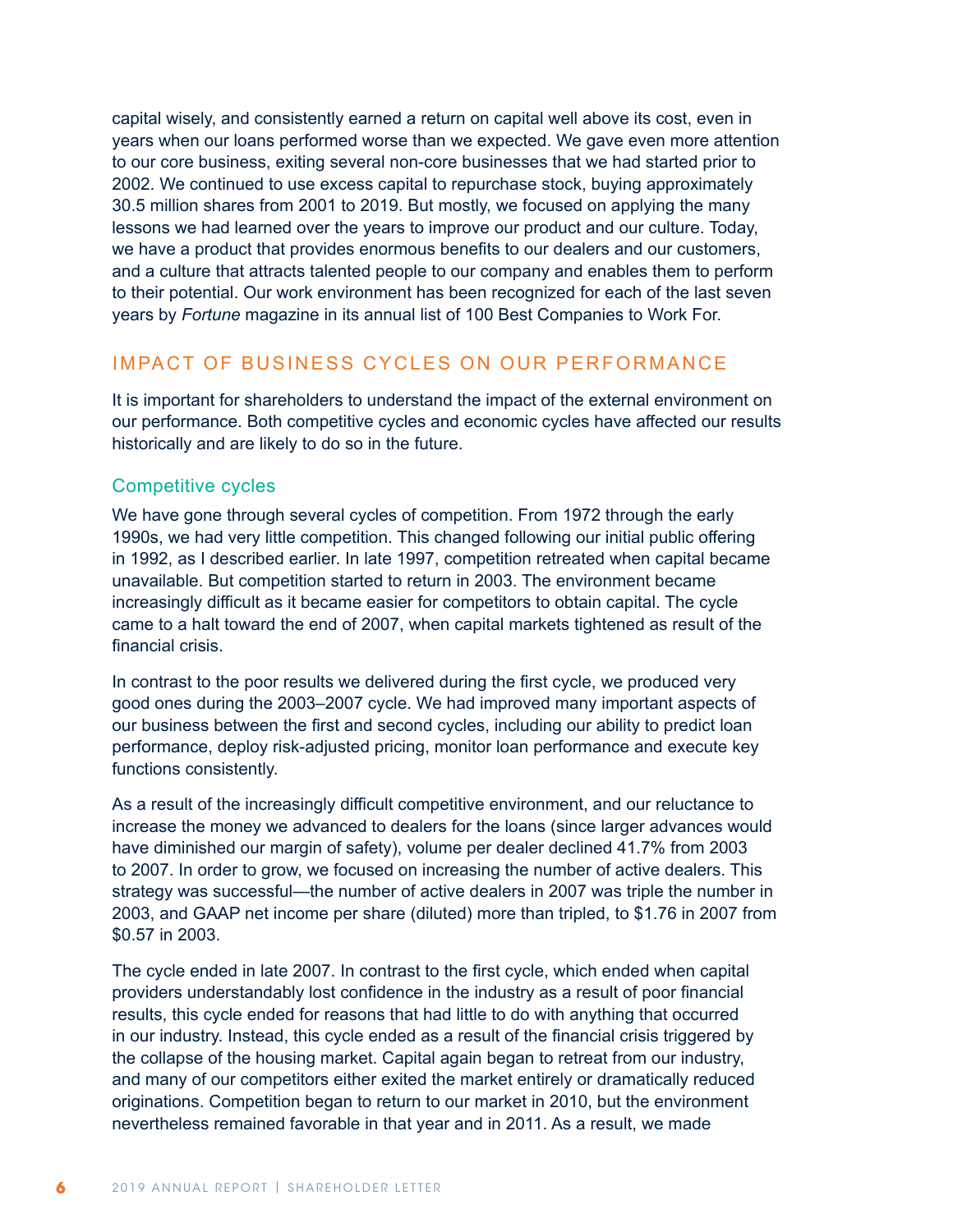considerable progress during the 2007–2011 period. The following table compares the results from each of the two periods:

|           |                    | Active dealers                                        |       |     |                    |      | GAAP net income per share (diluted) |                                   |
|-----------|--------------------|-------------------------------------------------------|-------|-----|--------------------|------|-------------------------------------|-----------------------------------|
| Period    | Start of<br>period | Compound<br>End of<br>annual growth<br>period<br>rate |       |     | Start of<br>period |      | End of<br>period                    | Compound<br>annual growth<br>rate |
| 2003-2007 | 950                | 2.827                                                 | 31.3% | -\$ | 0.57               |      | 1.76                                | 32.6%                             |
| 2007-2011 | 2.827              | 3,998                                                 | 9.1%  |     | 1.76               | - \$ | 7.07                                | 41.6%                             |

Although we had success during both periods, GAAP net income per share grew more rapidly during the 2007–2011 period. While the number of active dealers grew more slowly than it had in 2003–2007, the lack of significant competition allowed us to reduce advance rates and dramatically improve per unit profitability. Our performance during this period was even more impressive when you consider it occurred in a difficult economic environment and during a period when we were capital-constrained because of the disruption the financial crisis had caused in the capital markets.

The favorable competitive environment began to change rapidly starting in 2012 as capital returned to our market. By 2013, the number of vehicles financed for customers with subprime credit scores—one indicator of the degree of competition—had surpassed the comparable number in 2007, the last year of the prior cycle. Since 2013, the competitive environment has continued to be difficult.

As we did in the 2003–2007 cycle, we have again focused on growing our profits by growing the number of active dealers. This strategy has become more difficult with time due to the challenge of increasing a larger active dealer base at the same rate. When the last cycle started, in 2003, we had only 950 active dealers. By 2011, the number had grown to 3,998. Despite the much larger dealer base, our strategy has again produced impressive growth in GAAP net income per share, although such growth has been slower in the 2011–2019 period than in the prior two periods. The table below updates the previous table with the results for 2011–2019:

|           |                    | Active dealers                                |             |    | GAAP net income per share (diluted) |      |                  |                                   |  |  |  |
|-----------|--------------------|-----------------------------------------------|-------------|----|-------------------------------------|------|------------------|-----------------------------------|--|--|--|
| Period    | Start of<br>period | Compound<br>End of<br>annual growth<br>period |             |    | Start of<br>period                  |      | End of<br>period | Compound<br>annual growth<br>rate |  |  |  |
| 2003-2007 | 950                | 2.827                                         | $31.3\%$ \$ |    | 0.57                                | - \$ | 1.76             | 32.6%                             |  |  |  |
| 2007-2011 | 2.827              | 3.998                                         | $9.1\%$ \$  |    | $1.76$ \$                           |      | 7.07             | 41.6%                             |  |  |  |
| 2011-2019 | 3.998              | 13.399                                        | 16.3%       | \$ | 7.07                                |      | 34.57            | 21.9%                             |  |  |  |

The current cycle has now lasted longer than either of the prior two cycles. The longer the cycle continues and the larger our active dealer base becomes, the more difficult it will be to grow active dealers. This is seen in our results for the last three years, when the number of active dealers grew at the single-digit rates of 9.6% in 2017, 8.5% in 2018 and 7.0% in 2019. I discuss this challenge in more detail in a later section.

In last year's letter, I stated that it was hard to see anything on the horizon that would cause this current competitive cycle to end. It now seems likely that the COVID-19 crisis will have some impact on competition. The impact depends on the severity and duration of the crisis and the degree to which capital providers become more cautious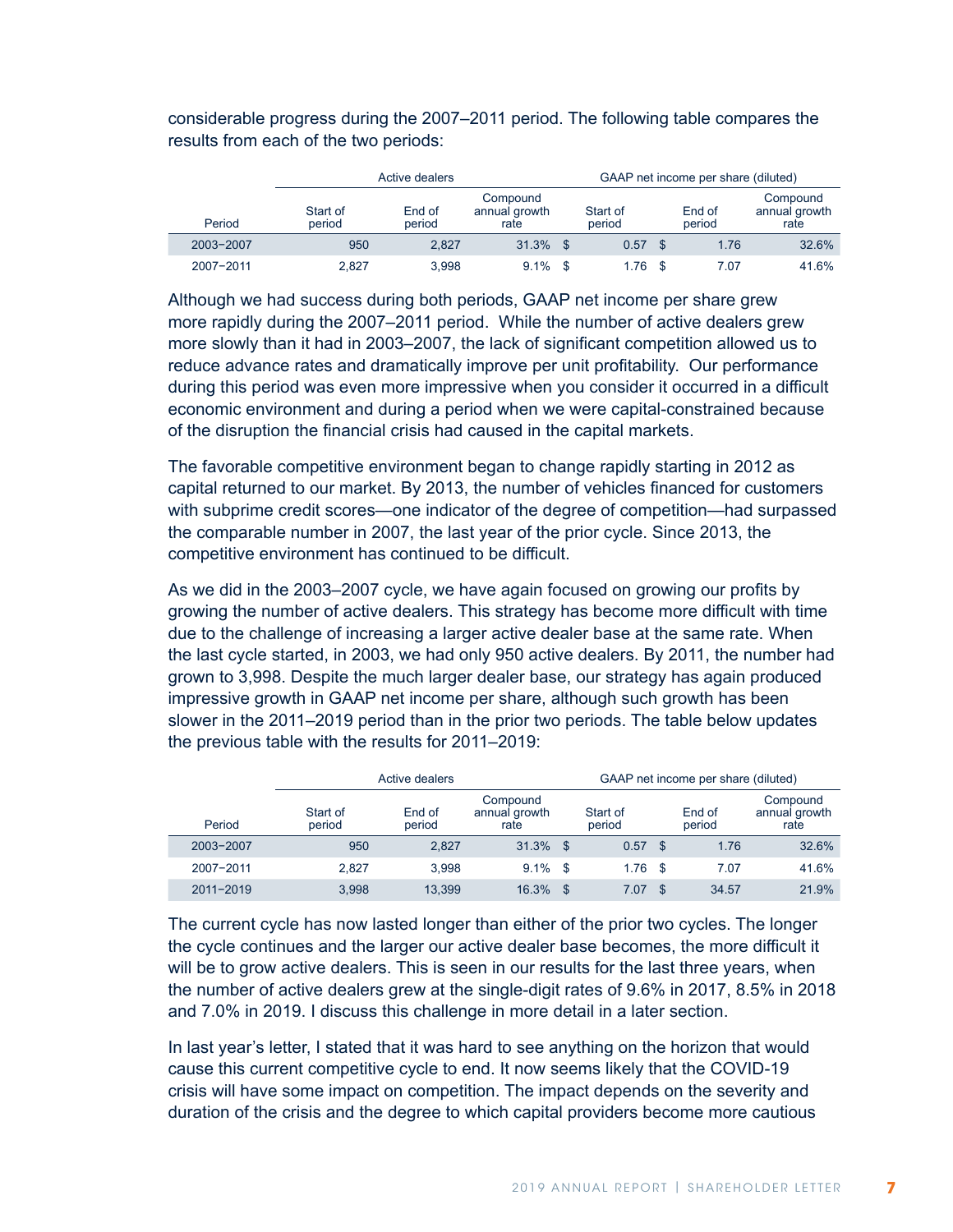about our industry. If the crisis has only a modest impact on loan performance, it seems reasonable to expect that capital will be available to support the industry and the difficult competitive environment will continue. If the impact is more severe, it is likely the competitive environment will become more favorable.

#### Economic cycles

Economic cycles affect our business as well. Increases in the unemployment rate put downward pressure on loan performance, and conditions in the capital markets make it more difficult to access the capital we need to fund our business.

From 1972 through 1991, the United States experienced two significant increases in the unemployment rate. The first occurred in 1974–1975 and the second in 1980–1982. However, the information we accumulated during these periods was largely anecdotal, as we did not capture loan performance data during this early stage of the Company's development.

We began to capture loan performance data in 1991 (although we did not have the tools to adequately assess this data until 1997). The period from 1991 through April of 2008 was a time of relatively stable unemployment levels. The only significant increase in unemployment rates occurred in 2001. But that was a year in which we made major changes to our origination systems and loan programs that made it harder for us to draw clear conclusions from what we observed. As a result, prior to the economic downturn that began to unfold in 2007, we had only a limited ability to predict the impact of sharply rising unemployment rates on our loan portfolio. One conclusion we did draw (from the limited information we had accumulated for the period 1972 through April 2008) was that our loans would likely perform better than many outside observers would expect. However, that conclusion was far from certain.

Adding to the difficulty was the fact that 2007 was also a period of intense competition within our industry. As I discuss in more detail in a later section, loans originated during highly competitive periods tend to perform worse. From April 2008 through October 2009, the national unemployment rate increased from 5.0% to 10.0%. This combination of events—intense competition, followed by severe economic deterioration—provided a perfect test of our business model, one that would confirm either our views or the views of skeptics. We believe that our financial results during the financial crisis demonstrate that we passed the test with flying colors. GAAP net income per share (diluted) rose 22.7% in 2008 and 113.9% in 2009.

We did experience deterioration in our loan performance, but it was modest. In contrast, many of our competitors experienced a much greater fall-off in their loan performance and reported poor financial results. Because our competitors have generally targeted low levels of per loan profitability and have used debt much more extensively than we have, adverse changes in the economic environment have historically had a much more damaging impact on their results than on ours.

We are now in the early stages of another crisis. It is too early to say whether our results during this crisis will mirror those during the last one. It is reasonable to assume that loan performance will be negatively affected. If the impact is similar to that experienced during the 2007-2009 financial crisis, the damage to our future prospects and business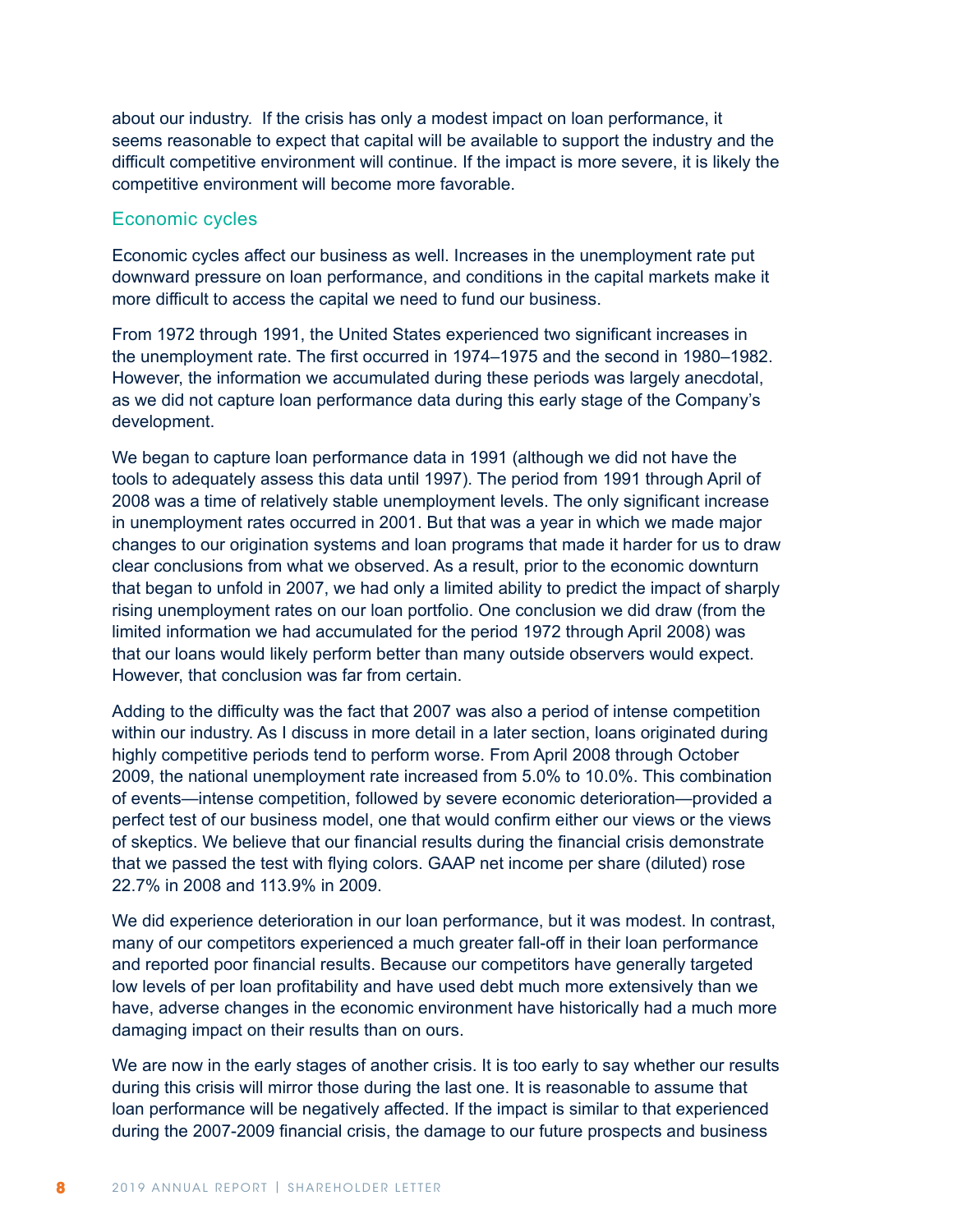value will be minimal. But this crisis is already much different from the last one. In the last eight weeks, over 36 million job losses have been reported, more than quadruple the number recorded during the entire 2007-2009 financial crisis.

Many are forecasting a national unemployment rate above 15%, a level not seen since the Great Depression. The federal government has responded with a multi-trilliondollar stimulus package, which includes one-time payments to individuals and families and enhanced unemployment benefits. This stimulus package is likely to mitigate the impact of the crisis to some degree in the near term, but we don't know if this support will continue after the current package ends. As a result, it may be difficult to assess the effect of this crisis on our loan portfolio until later this year. While a result similar to what occurred during the 2007-2009 financial crisis is possible, there are too many uncertainties at this point to predict that outcome.

#### Access to capital

Besides impacting loan performance, the 2007-2009 financial crisis made it more difficult to access capital. The tightening of the capital markets began in mid-2007 and continued throughout 2008 and much of 2009. During 2008, we had enough success obtaining capital to be able to originate \$786.4 million in new loans, an increase of 14.1% from 2007.

The capital markets became less accessible as 2008 progressed, however. As a result, we began to slow originations growth through pricing changes which began in March and continued throughout the remainder of 2008. During 2009, we continued to slow originations based on the capital we had available. We originated \$619.4 million of new loans, 21.2% less than in 2008. While we would have preferred a higher level of originations, we did not have access to the new capital we would have required on terms that we found acceptable.

Our access to capital improved at the end of 2009, and since that time capital has been readily available. Since 2009, we have taken several steps to improve our position: We have (1) completed six offerings of senior notes, two series of which are currently outstanding and which provide us with \$800.0 million of long-term debt capital; (2) lengthened the terms of our asset-backed financings; (3) increased our revolving credit facilities from \$540.0 million at the end of 2009 to \$1.6 billion currently; and (4) lengthened the terms of these facilities so the earliest date they mature is August 2021. We maintain a considerable amount of available borrowing capacity under our revolving credit facilities at all times: As of the date of this letter, we have \$1.0 billion of such unused capacity.

Lengthening the term of our debt facilities, issuing higher-cost long-term debt and keeping available a significant portion of our revolving credit facilities increase our funding costs and reduce short-term profitability. However, these steps greatly improve our ability to successfully navigate a crisis like the one we are now in.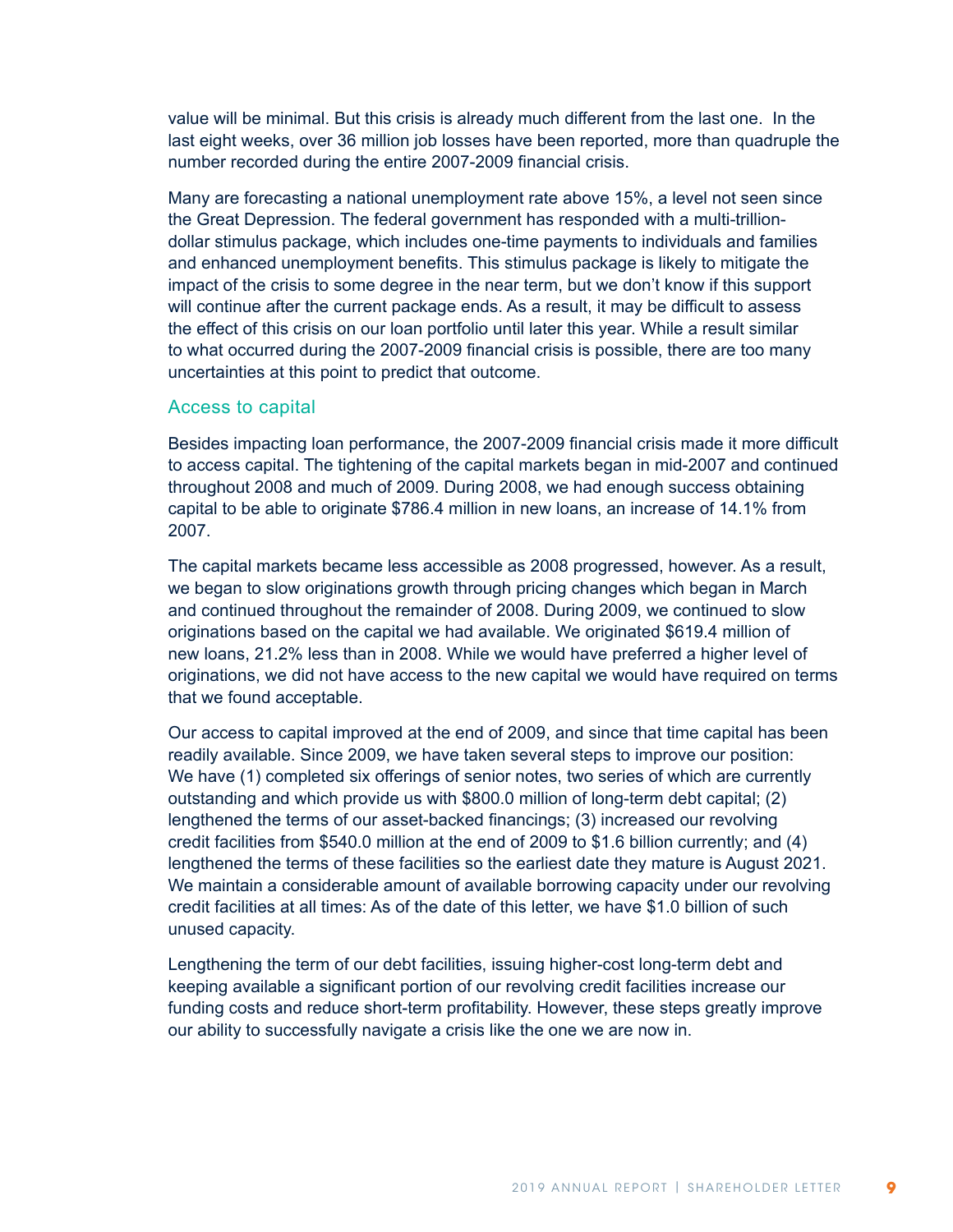# ADJUSTED RESULTS

Our reported financial results include both GAAP and adjusted numbers. The adjusted results reflect the following: (1) adjustments to modify our GAAP-based finance charge revenue ("floating yield adjustment"), (2) adjustments to normalize tax rates and eliminate the one-time impact of the 2017 Tax Cuts and Jobs Act ("income tax adjustment") and (3) adjustments to modify the GAAP treatment of certain debt refinancings ("senior notes adjustment"). We explain all three of these below. In addition, the adjusted results reflect (1) adjustments to make our program fee revenue comparable across time periods and (2) adjustments to eliminate non-recurring expenses and discontinued operations. These last two categories of adjustments are combined in the next two tables under the heading "other adjustments." They have had no impact on results since 2012 and are explained in prior-year letters.

### Floating yield adjustment

The purpose of this adjustment is to modify the calculation of our GAAP-based finance charge revenue so that both favorable and unfavorable changes in expected cash flows from loans receivable are treated consistently. To make the adjustment understandable, we must first explain how GAAP requires us to account for finance charge revenue, which is our primary revenue source.

The automobile dealer receives two types of payments from us. The first payment is made at the time of origination. The remaining payments are remitted over time based on the performance of the loan. The amount we pay at the time of origination is called an advance; the portion paid over time is called dealer holdback.

The finance charge revenue we will recognize over the life of the loan equals the cash we collect from the loan (i.e., repayments by the consumer), less the amounts we pay to the dealer (advance + dealer holdback). In other words, the finance charge revenue we will recognize over the life of the loan equals the cash inflows from the loan less the cash outflows to acquire the loan. This amount, plus a modest amount of revenue from other sources, less our operating expenses, interest and taxes, is the sum that will ultimately be paid to shareholders or reinvested in new assets.

Under our current GAAP accounting methodology, finance charge revenue is recognized on a level-yield basis. That is, the amount of loan revenue recognized in a given period, divided by the loan asset, is a constant percentage. Recognizing loan revenue on a level-yield basis is reasonable, conforms to industry practice, and matches the economics of the business.

Where GAAP diverges from economic reality is in the way it deals with changes in expected cash flows. The expected cash flows from a loan portfolio are not known with certainty. Instead, they are estimated. From an economic standpoint, if forecasted cash flows from one loan pool increase by \$1,000 and forecasted cash flows from another loan pool decrease by \$1,000, no change in our shareholders' economic position has occurred.1 GAAP, however, requires the Company to record the \$1,000 decrease as an expense in the current period (recorded as a provision for credit losses<sup>2</sup>), and to record the \$1,000 favorable change as income over the remaining life of the loan pool.

<sup>1</sup> This example assumes that the forecasted changes for these two loan pools exhibit the same cash flow timing.

<sup>&</sup>lt;sup>2</sup> The amount of current-period provision expense recorded under GAAP is based on the present value of the decrease in forecasted cash flows, where the present value reflects both the amount and the timing of the forecasted change.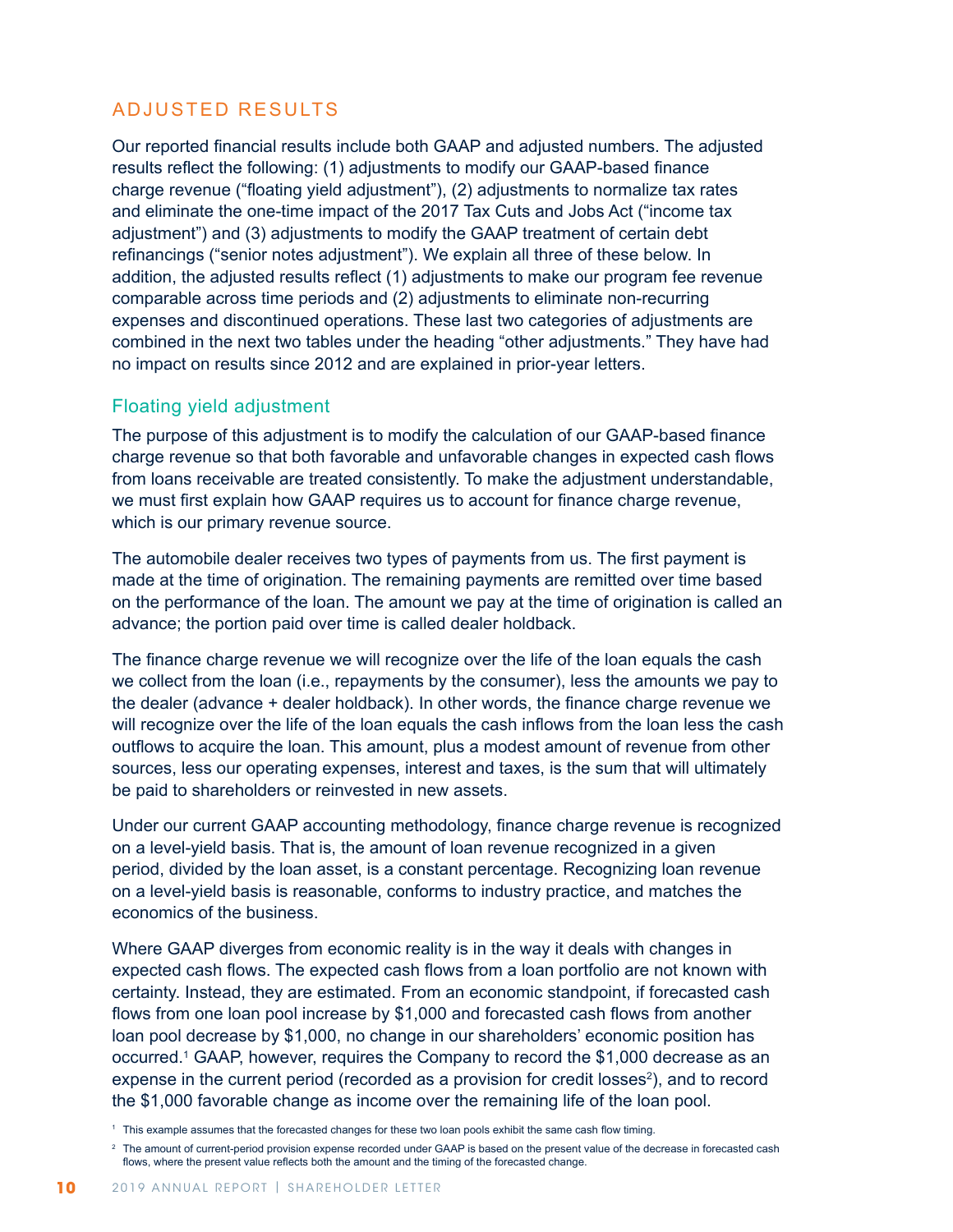For those relying on our GAAP financial statements, this disparate treatment has the effect of understating net income in the current period, and overstating it in future periods.

The floating yield adjustment reverses the GAAP-caused distortion by treating both favorable and unfavorable changes in expected cash flows consistently. That is, both types of changes are treated as adjustments to our loan yield over time. In addition, the floating yield adjustment has the benefit of simplifying our adjusted financial results by eliminating the provision for credit losses, which is both volatile and not well understood by analysts who cover our stock.

#### Income tax adjustment

The purpose of this adjustment is to report adjusted results using a 37.0% income tax rate for 2001–2017 (37.0% was our long-term effective tax rate for those years), and a 23.0% income tax rate for 2018 and 2019. For most years, the required adjustment is modest. However, in 2017, our reported GAAP net income included \$99.8 million attributable to a one-time benefit related to the enactment of the Tax Cuts and Jobs Act in December of 2017. As a result of the Act, which reduced our federal tax rate from 35.0% to 21.0%, we revalued our net deferred tax liability with a corresponding reduction to our income tax expense. The adjustment of \$102.4 million shown in the table below for 2017 reverses the impact of the deferred tax liability revaluation and includes other adjustments necessary to record our income tax expense at 37.0% of our pre-tax earnings.

We believe the income tax adjustment provides a more accurate reflection of the performance of our business, since we are recognizing a provision for income taxes at the applicable long-term effective tax rate for the period

#### Senior notes adjustment

In 2014 and 2019, we used the proceeds from senior note issuances to redeem previously issued senior notes. Under GAAP, we recorded expenses of \$21.8 million in 2014 and \$1.8 million in 2019 related to the redemptions. In addition, the redemptions resulted in additional interest expense caused by the lag between the issuance of the new notes and the extinguishment of the old ones in the amount of \$1.4 million in 2014 and \$0.3 million in 2019.

Under our non-GAAP approach, we deferred the two items as debt-issuance costs, and are recognizing them ratably as interest expense over the term of the newly issued notes. The non-GAAP approach records the net benefit of the refinancing—i.e., the lower interest cost of the newly issued notes less the cost of paying off the previously outstanding notes early—over the period the newly issued notes are outstanding.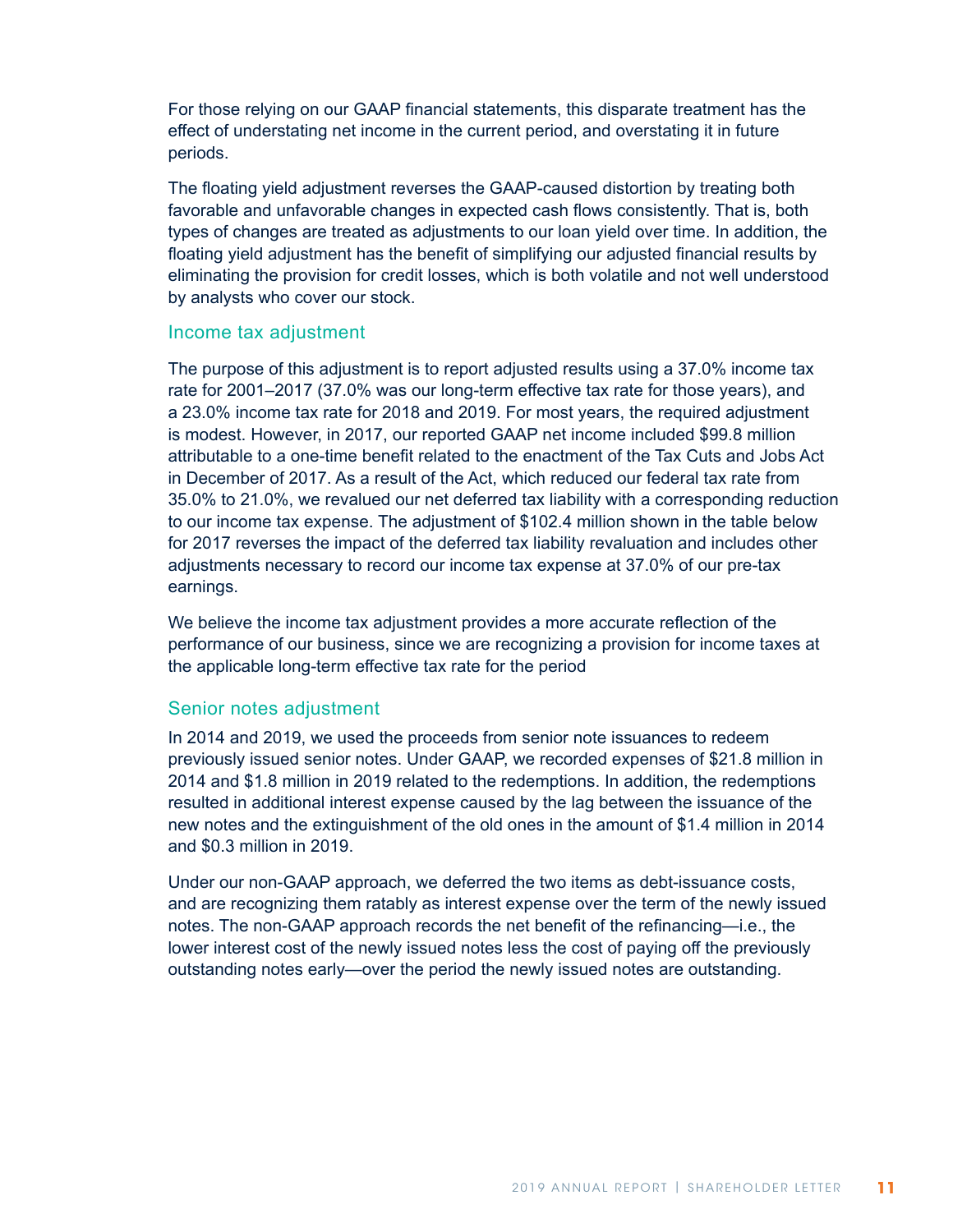| (\$ in millions) | <b>GAAP</b> net<br>income |                           | <b>Floating yield</b><br>adjustment | Senior notes<br>adjustment | Income tax<br>adjustment  |         | Other<br>adjustments |       |                | Adjusted net<br>income | Year-to-year<br>change |
|------------------|---------------------------|---------------------------|-------------------------------------|----------------------------|---------------------------|---------|----------------------|-------|----------------|------------------------|------------------------|
| 2001             | \$<br>24.7                | $\mathsf{\$}$             | 1.2                                 | \$                         | \$                        | 2.0     | \$                   | (1.1) | $\mathsf{\$}$  | 26.8                   |                        |
| 2002             | \$<br>29.8                | \$                        | 2.8                                 | \$                         | \$                        | 2.9     | \$                   | (4.5) | \$             | 31.0                   | 15.7%                  |
| 2003             | \$<br>24.7                | $\mathcal{S}$             | 1.4                                 | \$                         | \$                        | 5.7     | \$                   | 5.6   | \$             | 37.4                   | 20.6%                  |
| 2004             | \$<br>57.3                | \$                        | (0.1)                               | \$                         | \$                        | (1.8)   | \$                   | (3.2) | \$             | 52.2                   | 39.6%                  |
| 2005             | \$<br>72.6                | $\mathcal{S}$             | (2.2)                               | \$                         | \$                        | 0.1     | $\mathbf{\$}$        | (7.3) | \$             | 63.2                   | 21.1%                  |
| 2006             | \$<br>58.6                | $\mathsf{\$}$             | 0.4                                 | \$                         | \$                        | (1.7)   | \$                   | 4.4   | \$             | 61.7                   | $-2.4%$                |
| 2007             | \$<br>54.9                | $\boldsymbol{\mathsf{S}}$ | 3.6                                 | \$                         | \$                        | (1.2)   | \$                   | 4.4   | \$             | 61.7                   | 0.0%                   |
| 2008             | \$<br>67.2                | \$                        | 13.1                                | \$                         | \$                        | 0.4     | \$                   | 2.1   | \$             | 82.8                   | 34.2%                  |
| 2009             | \$<br>146.3               | $\mathsf{\$}$             | (19.6)                              | \$                         | \$                        | (1.8)   | \$                   | 0.1   | \$             | 125.0                  | 51.0%                  |
| 2010             | \$<br>170.1               | \$                        | 0.5                                 | \$                         | \$                        | (10.4)  | \$                   | 0.3   | \$             | 160.5                  | 28.4%                  |
| 2011             | \$<br>188.0               | $\mathfrak{s}$            | 7.1                                 | \$                         | \$                        | (1.3)   | \$                   | 0.3   | $\mathfrak{s}$ | 194.1                  | 20.9%                  |
| 2012             | \$<br>219.7               | \$                        |                                     | \$                         | \$                        | (3.5)   | \$                   |       | \$             | 216.2                  | 11.4%                  |
| 2013             | \$<br>253.1               | $\boldsymbol{\mathsf{S}}$ | (2.5)                               | \$                         | \$                        | (2.3)   | \$                   |       | \$             | 248.3                  | 14.8%                  |
| 2014             | \$<br>266.2               | \$                        | (6.0)                               | \$<br>12.5                 | \$                        | (1.0)   | \$                   |       | \$             | 271.7                  | 9.4%                   |
| 2015             | \$<br>299.7               | $\mathsf{\$}$             | 12.9                                | \$<br>(2.0)                | $\mathsf{\$}$             | (0.8)   | \$                   |       | \$             | 309.8                  | 14.0%                  |
| 2016             | \$<br>332.8               | \$                        | 28.1                                | \$<br>(2.1)                | \$                        | 1.8     | \$                   | —     | \$             | 360.6                  | 16.4%                  |
| 2017             | \$<br>470.2               | $\mathbb{S}$              | 34.1                                | \$<br>(2.1)                | $\boldsymbol{\mathsf{S}}$ | (102.4) | $\mathfrak{S}$       |       | $\mathsf{\$}$  | 399.8                  | 10.9%                  |
| 2018             | \$<br>574.0               | $\mathbf{\$}$             | (24.4)                              | \$<br>(2.5)                | \$                        | 7.4     | \$                   |       | \$             | 554.5                  | 38.7%                  |
| 2019             | \$<br>656.1               | $\boldsymbol{\mathsf{S}}$ | 0.2                                 | \$<br>(0.8)                | $\boldsymbol{\mathsf{S}}$ | 2.9     | \$                   |       | \$             | 658.4                  | 18.7%                  |
|                  |                           |                           |                                     |                            |                           |         |                      |       |                |                        |                        |

The following tables show net income and net income per share (diluted) for 2001–2019 after the four categories of adjustments:

*Compound annual growth rate 2001 – 2019 19.5*%

|      | <b>GAAP</b> net<br>income<br>per share<br>(diluted) | <b>Floating yield</b><br>adiustment<br>per share<br>(diluted) |               | Senior notes<br>adiustment<br>per share<br>(diluted) |    | Income tax<br>adiustment<br>per share<br>(diluted) |               | Other<br>adjustments<br>per share<br>(diluted) |               | Adjusted<br>net income<br>per share<br>(diluted) | Year-to-year<br>change |
|------|-----------------------------------------------------|---------------------------------------------------------------|---------------|------------------------------------------------------|----|----------------------------------------------------|---------------|------------------------------------------------|---------------|--------------------------------------------------|------------------------|
| 2001 | \$<br>0.57                                          | \$<br>0.03                                                    | \$            |                                                      | \$ | 0.05                                               | $\mathsf{\$}$ | (0.03)                                         | \$            | 0.62                                             |                        |
| 2002 | \$<br>0.69                                          | \$<br>0.06                                                    | \$            |                                                      | \$ | 0.07                                               | \$            | (0.11)                                         | \$            | 0.71                                             | 14.5%                  |
| 2003 | \$<br>0.57                                          | \$<br>0.03                                                    | \$            |                                                      | \$ | 0.13                                               | \$            | 0.13                                           | $\mathsf{\$}$ | 0.86                                             | 21.1%                  |
| 2004 | \$<br>1.40                                          | \$                                                            | \$            |                                                      | \$ | (0.04)                                             | \$            | (0.09)                                         | \$            | 1.27                                             | 47.7%                  |
| 2005 | \$<br>1.85                                          | \$<br>(0.06)                                                  | \$            |                                                      | \$ |                                                    | \$            | (0.18)                                         | \$            | 1.61                                             | 26.8%                  |
| 2006 | \$<br>1.66                                          | \$<br>0.01                                                    | \$            |                                                      | \$ | (0.05)                                             | \$            | 0.13                                           | \$            | 1.75                                             | 8.7%                   |
| 2007 | \$<br>1.76                                          | \$<br>0.11                                                    | \$            |                                                      | \$ | (0.04)                                             | \$            | 0.15                                           | \$            | 1.98                                             | 13.1%                  |
| 2008 | \$<br>2.16                                          | \$<br>0.42                                                    | \$            |                                                      | \$ | 0.01                                               | \$            | 0.07                                           | \$            | 2.66                                             | 34.3%                  |
| 2009 | \$<br>4.62                                          | \$<br>(0.62)                                                  | \$            |                                                      | \$ | (0.06)                                             | \$            | 0.01                                           | $\mathsf{\$}$ | 3.95                                             | 48.5%                  |
| 2010 | \$<br>5.67                                          | \$<br>0.02                                                    | \$            |                                                      | \$ | (0.35)                                             | \$            | 0.01                                           | \$            | 5.35                                             | 35.4%                  |
| 2011 | \$<br>7.07                                          | \$<br>0.26                                                    | \$            |                                                      | \$ | (0.04)                                             | \$            | 0.01                                           | \$            | 7.30                                             | 36.4%                  |
| 2012 | \$<br>8.58                                          | \$                                                            | \$            |                                                      | \$ | (0.13)                                             | \$            |                                                | \$            | 8.45                                             | 15.8%                  |
| 2013 | \$<br>10.54                                         | \$<br>(0.11)                                                  | \$            |                                                      | \$ | (0.09)                                             | \$            |                                                | \$            | 10.34                                            | 22.4%                  |
| 2014 | \$<br>11.92                                         | \$<br>(0.27)                                                  | \$            | 0.56                                                 | \$ | (0.04)                                             | \$            |                                                | \$            | 12.17                                            | 17.7%                  |
| 2015 | \$<br>14.28                                         | \$<br>0.62                                                    | \$            | (0.10)                                               | \$ | (0.03)                                             | \$            |                                                | \$            | 14.77                                            | 21.4%                  |
| 2016 | \$<br>16.31                                         | \$<br>1.37                                                    | \$            | (0.10)                                               | \$ | 0.09                                               | \$            |                                                | \$            | 17.67                                            | 19.6%                  |
| 2017 | \$<br>24.04                                         | \$<br>1.74                                                    | \$            | (0.11)                                               | \$ | (5.23)                                             | \$            |                                                | \$            | 20.44                                            | 15.7%                  |
| 2018 | \$<br>29.39                                         | \$<br>(1.25)                                                  | \$            | (0.13)                                               | \$ | 0.38                                               | \$            |                                                | \$            | 28.39                                            | 38.9%                  |
| 2019 | \$<br>34.57                                         | \$<br>0.01                                                    | $\mathsf{\$}$ | (0.04)                                               | \$ | 0.16                                               | $\mathbf{\$}$ |                                                | \$            | 34.70                                            | 22.2%                  |

*Compound annual growth rate 2001 – 2019 25.1%*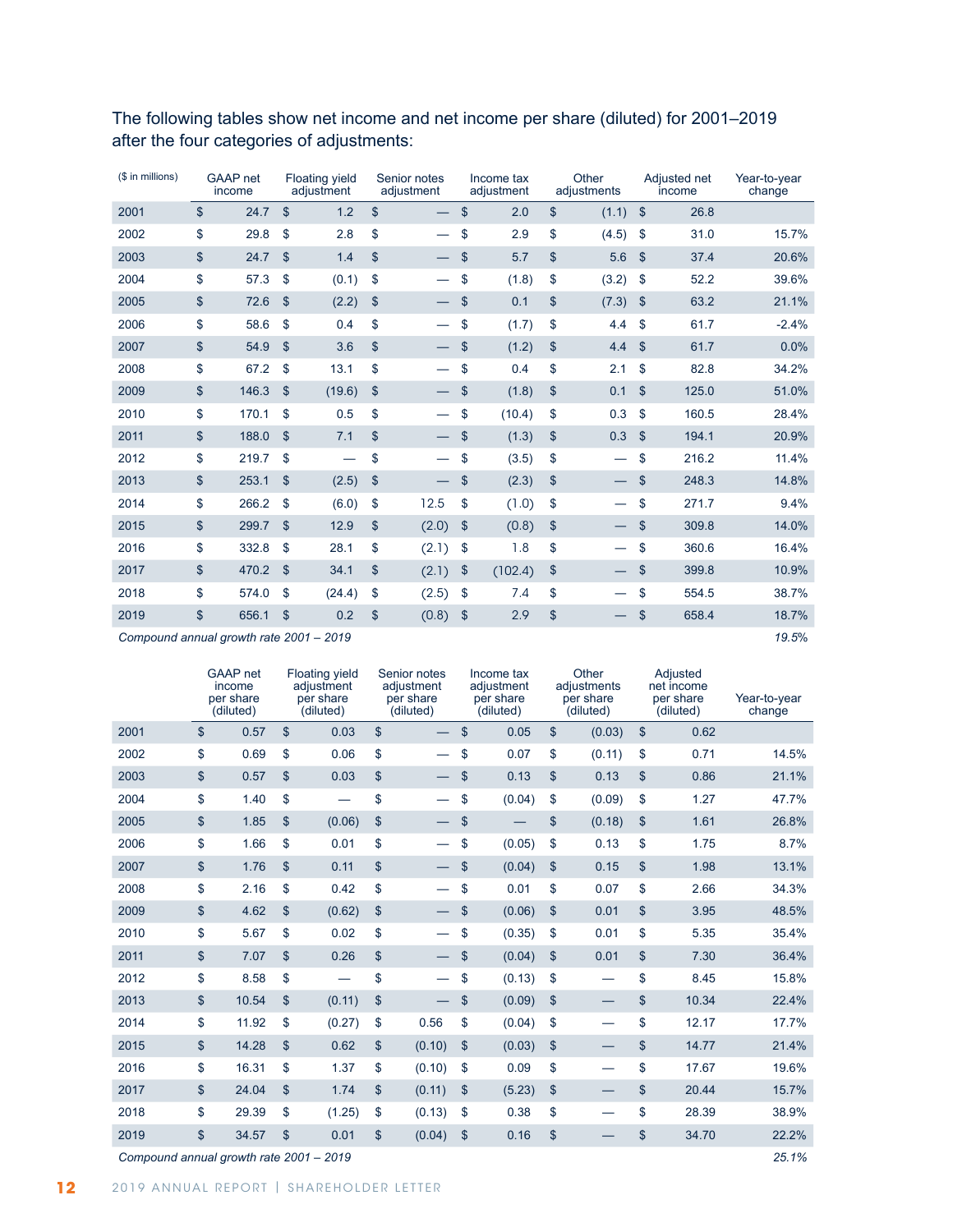As the second table shows, adjusted net income per share (diluted) increased 22.2% in 2019. Since 2001, adjusted net income per share (diluted) has increased at a compounded annual rate of 25.1%. While this compounded annual rate is very similar to the one for GAAP net income per share (diluted) of 25.6%, in certain years the adjustments have led to significant differences between GAAP and adjusted results.

In both 2017 and 2018, adjusted net income per share was lower than GAAP net income per share. In 2017, the income tax adjustment (\$5.23) and the senior notes adjustment (\$0.11) reduced adjusted net income per share, while the floating yield adjustment (\$1.74) had the opposite impact. A comparison of our GAAP and adjusted results in 2017 illustrates why we think adjusted results are a more accurate representation of our business performance. First, the income tax adjustment eliminated the gain related to the revaluation of our deferred tax liability described above. While the gain was real (since it reflects lower taxes we will now pay in the future) it is non-recurring and unrelated to our business performance. The senior notes adjustment (\$0.11) was modest but reflects a consistent treatment for the costs associated with the early redemption of our senior notes in 2014.

The floating yield adjustment for 2017 increased adjusted net income per share (diluted) by \$1.74. In my explanation above of the floating yield adjustment, I used an example where the estimated cash flows from one dealer pool increase by \$1,000 and those from another pool decrease by the same amount. If this occurs, GAAP requires a provision expense to be recorded in the current period even though our economic position is unchanged.

This example is very similar to what occurred in 2017. Approximately 42.0% of our dealer pools experienced an unfavorable change in cash flow estimates during 2017, totaling \$67.3 million, while the remaining 58.0% experienced a favorable change, totaling \$61.7 million. The net impact of these changes was a decrease in our expected cash flows of \$5.6 million. This unfavorable change represents a reduction in revenue that we expect to realize over time through cash collections on our loan portfolio. Our adjusted results record this reduction in revenue in a logical and straightforward manner—over the life of the expected cash flows at a constant yield. In contrast, our GAAP results, through the asymmetrical treatment of individual loan pools, reflect this overall unfavorable change by recording a current-period provision expense of \$103.4 million.<sup>1</sup>

In 2018, adjusted net income per share was lower than GAAP net income per share by \$1.00. The senior notes adjustment (\$0.13), for the same reason as in 2017, and the floating yield adjustment (\$1.25), for reasons I will discuss next, reduced adjusted net income per share while the income tax adjustment (\$0.38) had the opposite impact. (The income tax adjustment was necessary to adjust our tax rate to 23.0%, which we now estimate to be our long-term effective tax rate.)

 $1$  The amount of current-period provision expense recorded under GAAP is based on the present value of the decrease in expected cash flows, where the present value reflects both the amount and the timing of the forecasted change.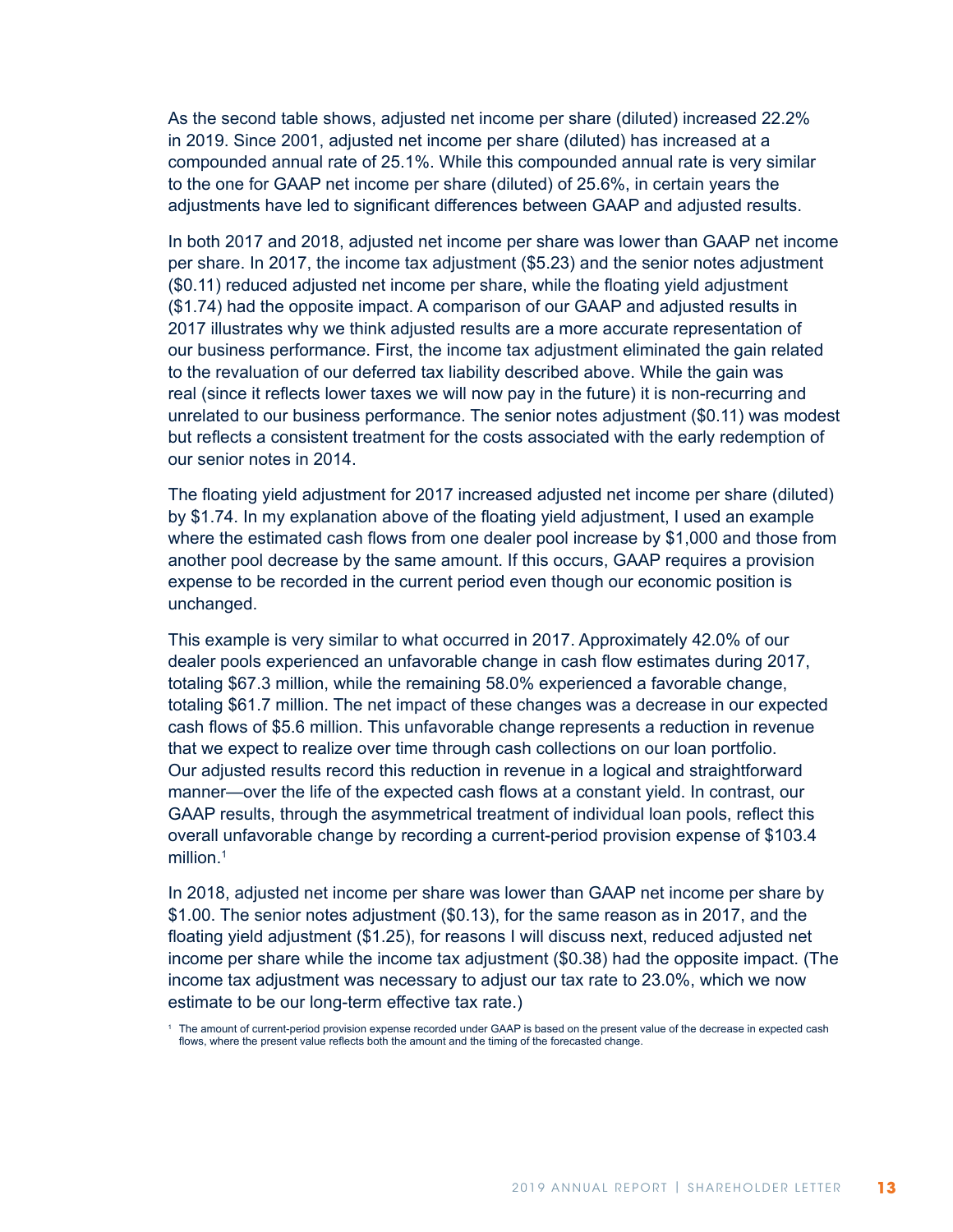So why did the floating yield adjustment reduce adjusted net income per share in 2018 while it increased it in 2015–2017? The reason is that it's a *timing* adjustment, so the cumulative impact over time will be zero. Since the floating yield adjustment increased adjusted net income in 2015–2017, it had to have the opposite impact at some point in the future. In 2018, we had a favorable change in our cash flow estimates and a GAAP provision for credit losses that was lower than it had been in the two preceding years. When that pattern occurs, GAAP results will typically be higher than adjusted results.

In 2019, adjusted net income per share exceeded GAAP net income per share by \$0.13, or 0.4%. The income tax adjustment (\$0.16) increased adjusted net income per share as the GAAP tax rate modestly exceeded our estimated long-term effective rate while both the floating yield and the senior notes adjustments were immaterial.

## CECL ACCOUNTING STANDARD

The Financial Accounting Standards Board issued a new accounting standard (known as Current Expected Credit Losses, or CECL) that will change how we account for our loans under GAAP starting in 2020. In the above section, I summarized how the prior standard caused our GAAP accounting to diverge from economic reality. Unfortunately, the new standard does not represent an improvement. CECL was well intentioned, but going forward it will make it difficult for anyone to fully understand our financial performance using our GAAP financial statements.

As did the old standard, the new one requires us to record our revenue using a levelyield approach. As explained above, level-yield revenue recognition is reasonable and matches the economics of our business. However, the yield required under this new standard is not the yield that we expect to earn on the loan. Instead, the yield is what we would earn if every payment were made according to the contractual terms of the loan, a figure much higher than what we actually expect to earn. Based on this alone, you might expect the new standard to overstate our profitability. But this standard, like any accounting standard, doesn't change the total amount of income recorded, it only changes the timing. Eventually, the true cash profits and the accounting profits need to match.

To arrive at a result that eventually matches the cash profit, the new standard offsets the additional revenue that it causes to be recorded over the life of the loan with an additional expense in an equivalent amount. The expense is recorded as a provision for credit losses at the time the loan is originated. Since no revenue has yet been recorded, this means that under this new standard, our financial statements will reflect an initial loss on each loan we originate. This will cause our GAAP financial statements to understate our true profitability during periods of growth and overstate our true profitability when origination levels decline. Accordingly, we will continue to provide adjusted results determined in the same manner as outlined above.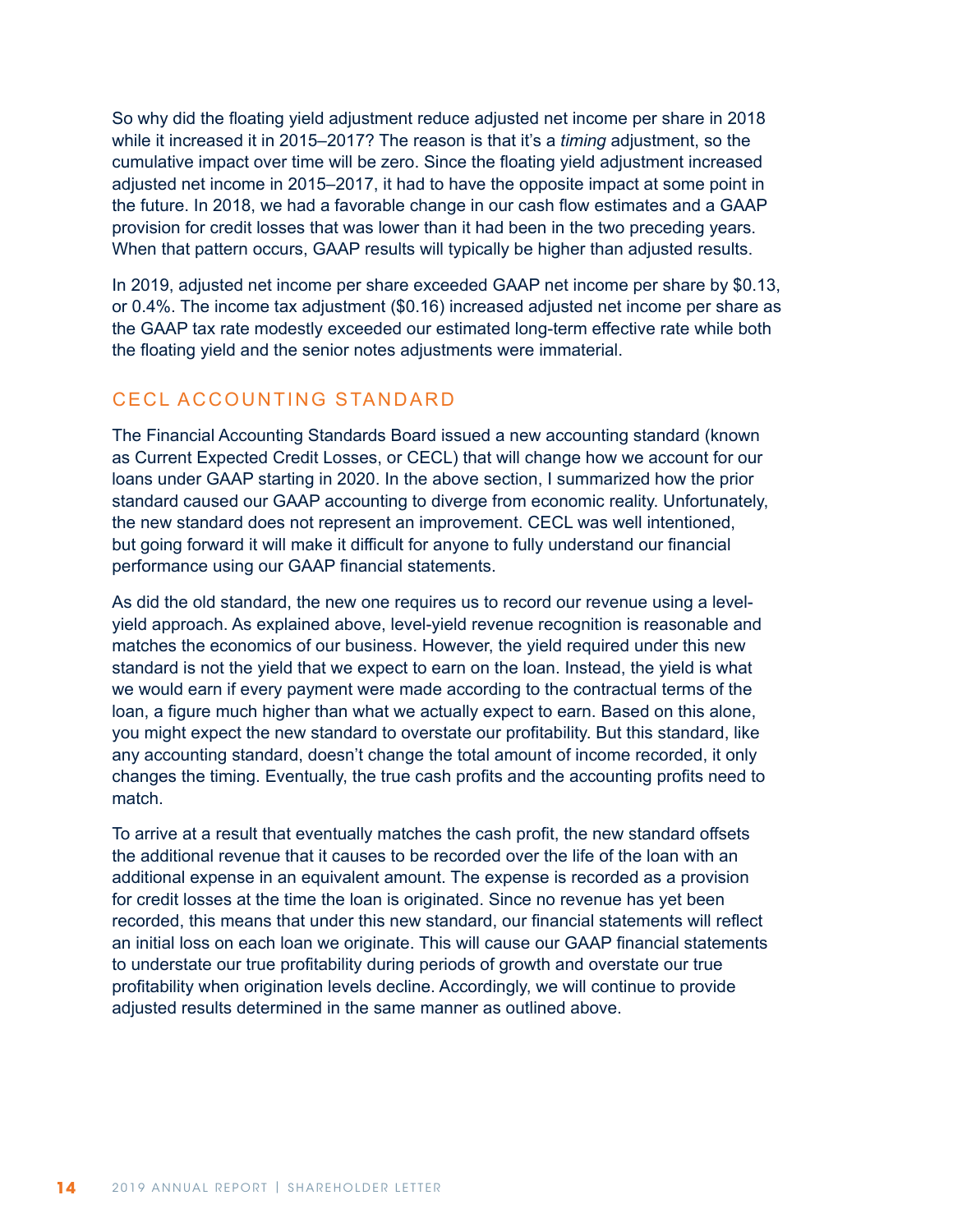## ECONOMIC PROFIT

We use a financial metric called Economic Profit to evaluate our financial results and determine incentive compensation. Besides including the adjustments discussed above, Economic Profit differs from GAAP net income in one other important respect: Economic Profit includes a cost for equity capital.

(\$ in millions) Adjusted net income Imputed cost of equity2 Economic Profit Yearto-year change \$ 26.8 \$ (30.0) \$ (3.2) \$ 31.0 \$ (35.6) \$ (4.6) — \$ 37.4 \$ (34.5) \$ 2.9 — \$ 52.2 \$ (34.4) \$ 17.8 513.8% 61.2%  $2005$  5 63.2 \$ (34.5) \$ 28.7 61.2% \$ 61.7 \$ (29.6) \$ 32.1 11.8% . The contract term of the contract term of the contract term of the contract of the contract of the contract of the contract of the contract of the contract of the contract of the contract of the contract of the c \$ 82.8 \$ (35.8) \$ 47.0 36.2% \$ 125.0 \$ (45.9) \$ 79.1 68.3% \$ 160.5 \$ (47.8) \$ 112.7 42.5% \$ 194.1 \$ (51.0) \$ 143.1 27.0% \$ 216.2 \$ (56.6) \$ 159.6 11.5% 8.5%  $2013$  8.5%  $248.3$  8.5%  $(75.1)$  8.5%  $173.2$  8.5% \$ 271.7 \$ (87.5) \$ 184.2 6.4% 8  $309.8$  8  $(93.2)$  8  $216.6$  8  $17.6\%$  \$ 360.6 \$ (113.8) \$ 246.8 13.9% and  $2017$  and  $2017$  and  $2017$  and  $2017$  and  $2017$  and  $2017$  and  $2017$  and  $2017$  and  $2017$  and  $2017$  and  $2017$  and  $2017$  and  $2017$  and  $2017$  and  $2017$  and  $2017$  and  $2017$  and  $2017$  and  $2017$  and \$ 554.5 \$ (214.1) \$ 340.4 32.5% \$ 658.4 \$ (225.7) \$ 432.7 27.1% *Compound annual growth rate 2003 – 2019 36.7%*

The following table summarizes Economic Profit for 2001–2019:<sup>1</sup>

#### Economic Profit improved 27.1% in 2019, to \$432.7 million from \$340.4 million in 2018. In 2001, Economic Profit had been a negative \$3.2 million.

See Exhibit A for a reconciliation of the above adjusted financial measures to the most directly comparable GAAP financial measures.<br>We determine the imputed cost of equity by using a formula that considers the risk of the of debt. The formula is as follows: average equity x {(the average 30-year Treasury rate + 5%) + [(1 – tax rate) x (the average 30-year Treasury rate + 5% – pre-tax average cost-of-debt rate) x average debt / (average equity + average debt x tax rate)]}.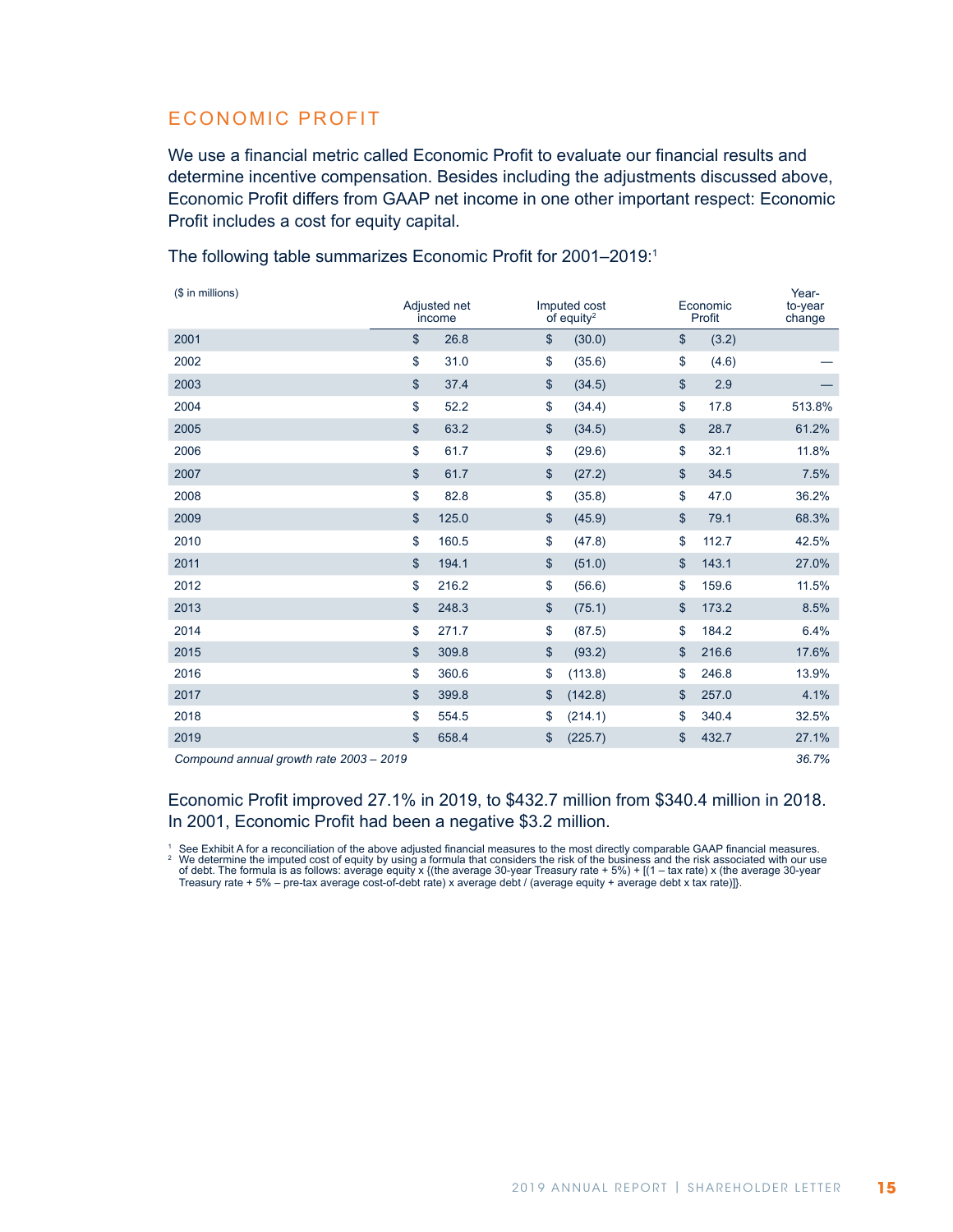Economic Profit is a function of three variables: the adjusted average amount of capital invested, the adjusted return on capital, and the adjusted weighted average cost of capital. The following table summarizes our financial performance in these areas since 2001:1

| (\$ in millions) |               | Adjusted average<br>capital invested | Adjusted return<br>on capital | Adjusted weighted<br>average cost of capital | Spread  |
|------------------|---------------|--------------------------------------|-------------------------------|----------------------------------------------|---------|
| 2001             | $\mathsf{\$}$ | 469.9                                | 7.7%                          | 8.4%                                         | $-0.7%$ |
| 2002             | \$            | 462.0                                | 7.9%                          | 8.9%                                         | $-1.0%$ |
| 2003             | \$            | 437.5                                | 9.7%                          | 9.0%                                         | 0.7%    |
| 2004             | \$            | 483.7                                | 12.3%                         | 8.6%                                         | 3.7%    |
| 2005             | \$            | 523.4                                | 13.7%                         | 8.3%                                         | 5.4%    |
| 2006             | \$            | 548.5                                | 13.9%                         | 8.1%                                         | 5.8%    |
| 2007             | \$            | 710.1                                | 11.9%                         | 7.0%                                         | 4.9%    |
| 2008             | \$            | 975.0                                | 11.3%                         | 6.4%                                         | 4.9%    |
| 2009             | \$            | 998.7                                | 14.6%                         | 6.7%                                         | 7.9%    |
| 2010             | \$            | 1,074.2                              | 17.7%                         | 7.2%                                         | 10.5%   |
| 2011             | \$            | 1,371.1                              | 16.8%                         | 6.4%                                         | 10.4%   |
| 2012             | \$            | 1,742.8                              | 14.7%                         | 5.5%                                         | 9.2%    |
| 2013             | $\mathsf{\$}$ | 2,049.2                              | 14.1%                         | 5.7%                                         | 8.4%    |
| 2014             | \$            | 2,338.1                              | 13.2%                         | 5.3%                                         | 7.9%    |
| 2015             | \$            | 2,831.9                              | 12.7%                         | 5.0%                                         | 7.7%    |
| 2016             | \$            | 3,572.0                              | 11.9%                         | 5.0%                                         | 6.9%    |
| 2017             | $\mathsf{\$}$ | 4,276.4                              | 11.2%                         | 5.2%                                         | 6.0%    |
| 2018             | \$            | 5,420.9                              | 12.5%                         | 6.2%                                         | 6.3%    |
| 2019             | $\mathsf{\$}$ | 6,372.2                              | 12.7%                         | 6.0%                                         | 6.7%    |

*Compound annual growth rate 2001* – *2019 15.6%*

<sup>1</sup> See Exhibit A for a reconciliation of the above adjusted financial measures to the most directly comparable GAAP financial measures.

As the table shows, we earned less than our cost of capital in 2001 and 2002. Although we were making steady progress in improving per loan profitability during this period, we were forced to reduce originations in 2002 due to capital constraints, which negatively impacted the reported results.

In each year from 2003 through 2019, Economic Profit was positive, and in each of those years, Economic Profit improved. From 2003 to 2011, Economic Profit improved as a result of growth in average capital, higher returns on capital and lower costs of capital. In 2003 our return on capital was 9.7%. In 2011, as a result of a favorable competitive environment, it was 16.8%. Since 2011, almost all of the growth in Economic Profit has occurred from increasing average capital. In each year from 2011 through 2017, the return on capital declined as competition returned to our market. The trend reversed in 2018 as our return on capital improved, by 130 basis points, due to a change in the federal tax rate. In 2019, our return on capital increased again, but by only 20 basis points.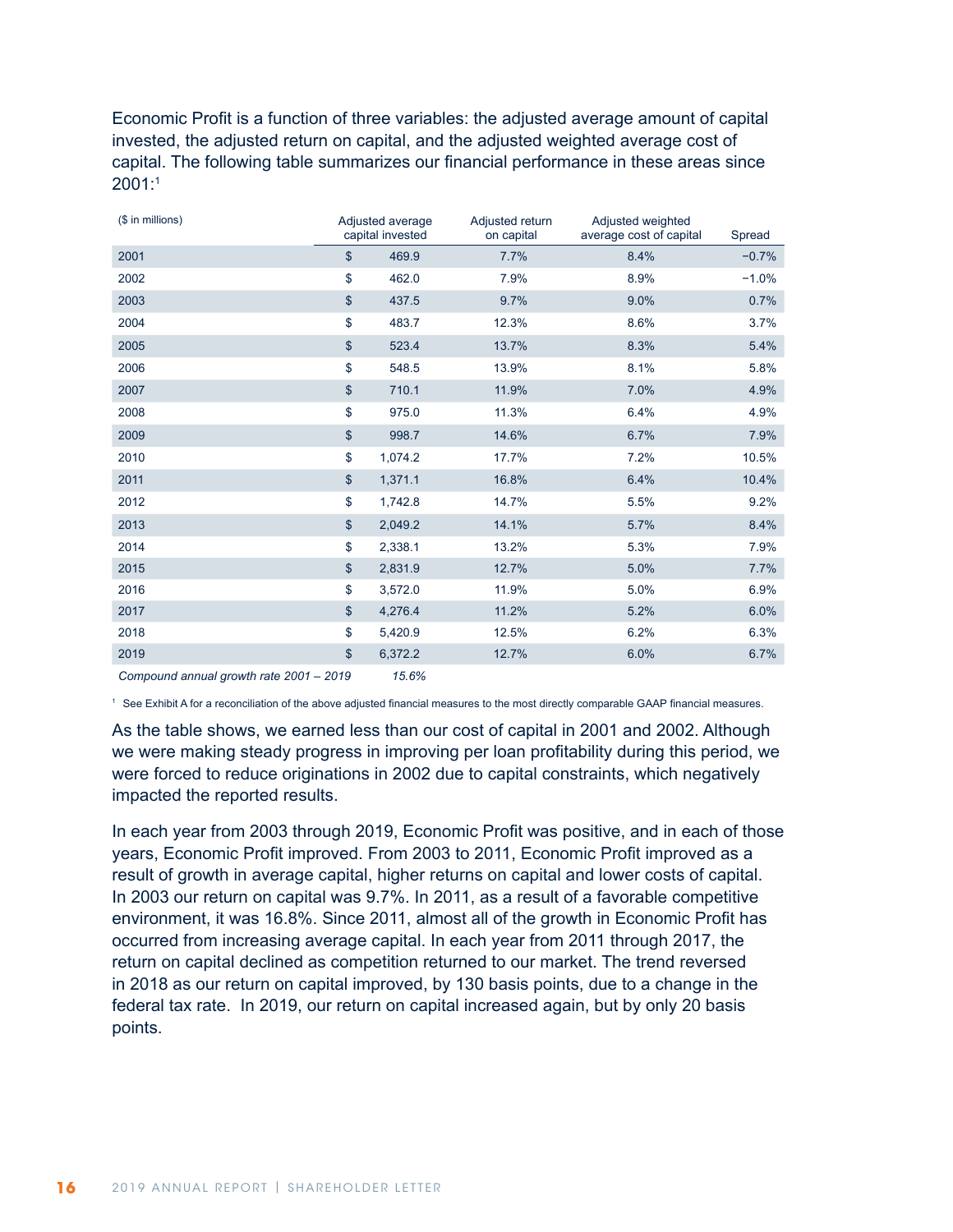There are several trends worth mentioning. First, we have grown adjusted average capital in each year since 2003. The growth has been due to an increase in the number of dealers using our program partially offset by a general decline in the volume per dealer. The decline in volume per dealer is discussed in a later section. In addition, an increase in the average size of each loan has also contributed to the growth in average capital.

Second, while the return on capital has been volatile, expenses as a percentage of capital have declined for 12 of the last 13 years, from 15.1% in 2006 to 5.2% in 2019. We expect this trend to continue for as long as we grow, because of the fixed nature of a portion of our expenses. The volatility in the return on capital is due to the revenue component, which moves up and down based on the competitive environment. When the competitive environment is favorable, we reduce advance rates (the amount we pay the dealer at loan origination), and that increases our return. When the competitive environment worsens, the opposite occurs. But growing expenses more slowly than capital allows us to achieve greater returns in both favorable and unfavorable environments.

Finally, it will probably be very difficult to grow Economic Profit in 2020. The COVID-19 crisis will likely have a negative impact on loan performance, which will reduce our revenue yield. Although we increased Economic Profit by 27.1% last year, most of that increase was due to growth in adjusted average capital. But the latter improvement resulted primarily from origination growth that occurred in 2018, when the dollar amount of new loan originations grew 25.2%. Last year, that dollar amount grew only 4.9%. While the COVID-19 crisis may improve the competitive environment at some point during 2020, the initial impact has been to decrease loan volume, as many dealers have been forced to close or curtail operations to comply with stay-at-home orders. And those that have remained open have experienced lower demand. With modest growth in 2019 and a decrease in loan volume so far in 2020, average capital growth will likely slow in 2020. This, combined with an expected reduction in our revenue yield, will be hard to overcome.

We could achieve more loan volume and faster growth in average capital by increasing advance rates, but using Economic Profit as our primary financial performance measure means we need to carefully assess the impact of higher advance rates not just on volume but on the return on capital. As the spread between the return on capital and the weighted average cost of capital narrows, the break-even level of growth required to offset a further narrowing increases. For example, in 2011, when the spread between the adjusted return on capital and the weighted average cost of capital was 10.4%, a 100-basis-point reduction in this spread would have required growth in average capital of 10.6% in order to achieve an equivalent amount of Economic Profit (10.4% / (10.4% – 1.0%) – 1). Today, that same 100-basis-point reduction in the spread would require average capital growth of 17.5% (6.7% /  $(6.7% - 1.0%) - 1$ ). This means that today, in contrast with 2011, we have limited ability to generate Economic Profit growth by pricing our product more aggressively. Pricing more aggressively would generate more volume and faster growth in average capital, but the reduction in our return on capital would, based on our current calculations, mean an overall reduction in the amount of Economic Profit we would be generating on new loans.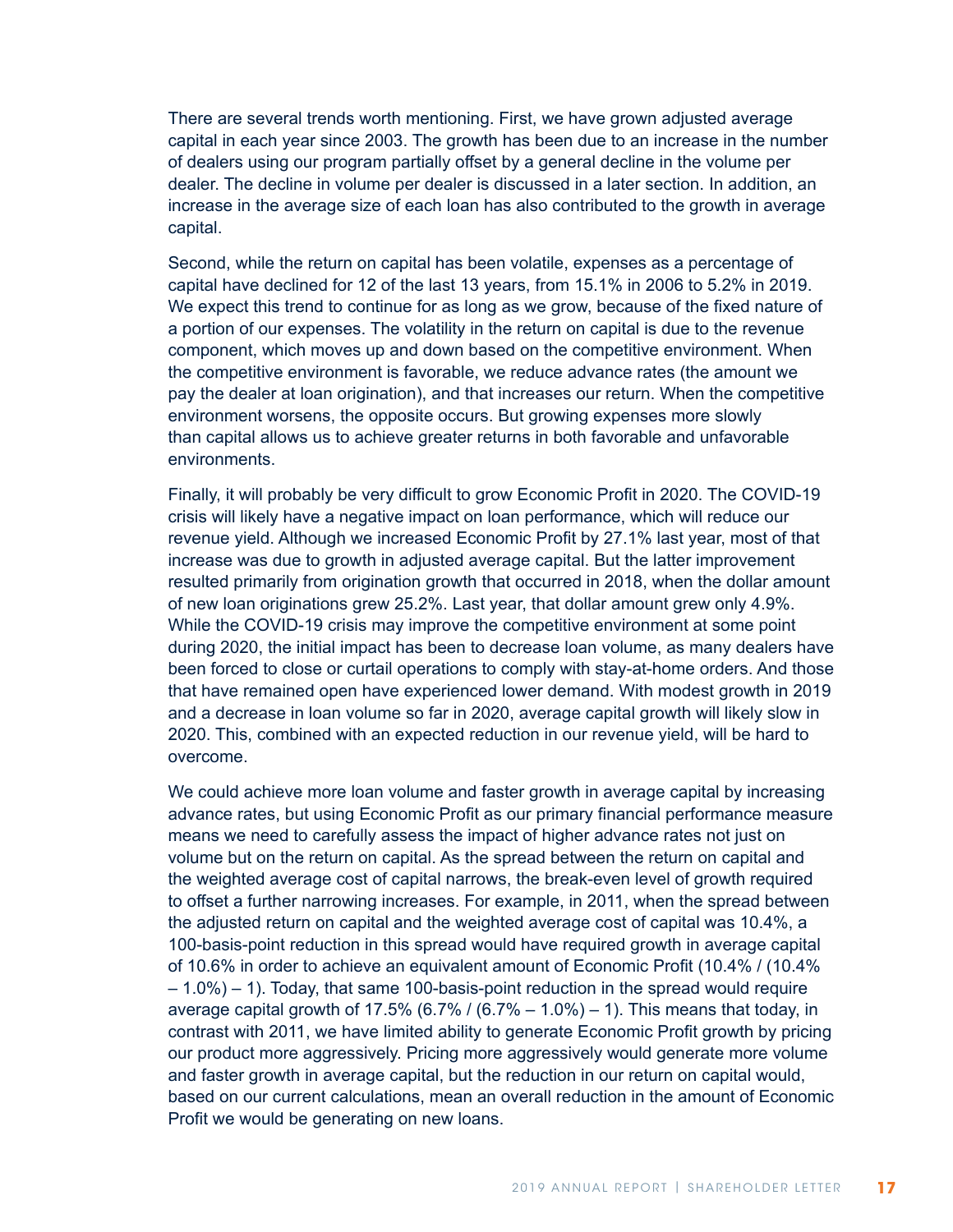Although it will be difficult to grow Economic Profit in 2020, we do think additional gains are possible, once this crisis is behind us. To the extent such gains occur, we expect they will be a direct result of our daily efforts to improve our product and our culture. What we won't do is take risks that we think are unwise in an effort to grow beyond the natural constraints that are part of any business. We will continue to focus on what we know best and we will continue to invest your capital in ways we believe make sense. What we can't invest with a margin of safety we will return to you.

# LOAN PERFORMANCE

One of the most important variables determining our financial success is loan performance. The most critical time to correctly assess future loan performance is at loan inception, since that is when we determine the amount we pay to the dealer.

At loan inception, we use a statistical model to estimate the expected collection rate for each loan. The statistical model is called a credit scorecard. Most consumer finance companies use such a tool to forecast the performance of the loans they originate. Our credit scorecard combines credit bureau data, customer data supplied in the credit application, vehicle data, dealer data, and data captured from the loan transaction such as the initial loan term or the amount of the down payment received from the customer. We developed our first credit scorecard in 1998 and have revised it several times since then. An accurate credit scorecard allows us to properly price new loan originations, which improves the probability that we will actually realize our expected returns on capital.

Subsequent to loan inception, we continue to evaluate the expected collection rate for each loan. Our evaluation becomes more accurate as the loans age, since we use actual loan performance data in our forecast. By comparing our current expected collection rate for each loan with the rate we projected at the time of origination, we are able to assess the accuracy of that initial forecast.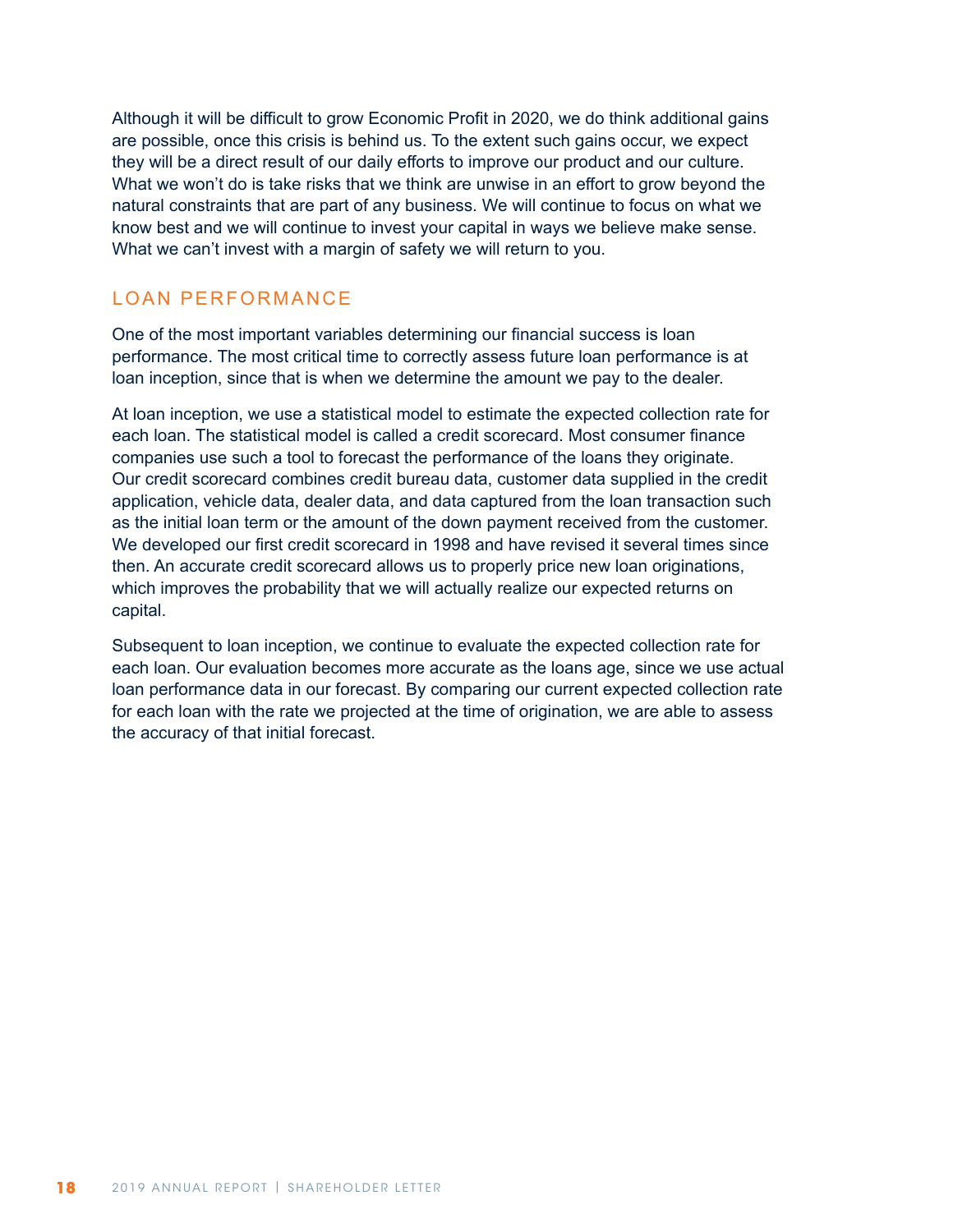|                      | December 31, 2019, forecast | Initial forecast | Variance |
|----------------------|-----------------------------|------------------|----------|
| 2001                 | 67.3%                       | 70.4%            | $-3.1%$  |
| 2002                 | 70.4%                       | 67.9%            | 2.5%     |
| 2003                 | 73.7%                       | 72.0%            | 1.7%     |
| 2004                 | 73.0%                       | 73.0%            | 0.0%     |
| 2005                 | 73.6%                       | 74.0%            | $-0.4%$  |
| 2006                 | 70.0%                       | 71.4%            | $-1.4%$  |
| 2007                 | 68.1%                       | 70.7%            | $-2.6%$  |
| 2008                 | 70.4%                       | 69.7%            | 0.7%     |
| 2009                 | 79.5%                       | 71.9%            | 7.6%     |
| 2010                 | 77.8%                       | 73.6%            | 4.2%     |
| 2011                 | 74.8%                       | 72.5%            | 2.3%     |
| 2012                 | 73.9%                       | 71.4%            | 2.5%     |
| 2013                 | 73.5%                       | 72.0%            | 1.5%     |
| 2014                 | 71.7%                       | 71.8%            | $-0.1%$  |
| 2015                 | 65.4%                       | 67.7%            | $-2.3%$  |
| 2016                 | 64.1%                       | 65.4%            | $-1.3%$  |
| 2017                 | 64.8%                       | 64.0%            | 0.8%     |
| 2018                 | 65.1%                       | 63.6%            | 1.5%     |
| 2019                 | 64.6%                       | 64.0%            | 0.6%     |
| Average <sup>1</sup> | 68.2%                       | 67.6%            | 0.6%     |

The following table compares, for each of the last 19 years, our December 31, 2019 forecast of loan performance with our initial forecast:

<sup>1</sup> Calculated using a weighted average based on loan origination dollars.

Loan performance can be explained by a combination of internal and external factors. Internal factors include the quality of our origination and collection processes, the quality of our credit scorecard, and changes in our policies governing new loan originations. External factors include the unemployment rate, the retail price of gasoline, vehicle wholesale values, and the cost of other required expenditures (such as for food and energy) that impact our customers. In addition, the level of competition is thought to impact loan performance through something called adverse selection.

Adverse selection as it relates to our market refers to an inverse correlation between the accuracy of an empirical scorecard and the number of lenders that are competing for the loan. Said another way, without any competition it is relatively easy to build a scorecard which accurately assesses the probability of payment based on attributes collected at the time of loan origination. As competition increases, creating an accurate scorecard becomes more challenging.

To illustrate adverse selection, we will give a simple example. Assume that the scorecard we use to originate loans is based on a single variable, the amount of the customer's down payment, and that the higher the down payment, the higher the expected collection rate. Assume that for many years, we have no competitors and we accumulate performance data indicating that loans with down payments above \$1,000 consistently produce the same average collection rate. Then assume that we begin to compete with another lender whose scorecard ignores down payment and instead emphasizes the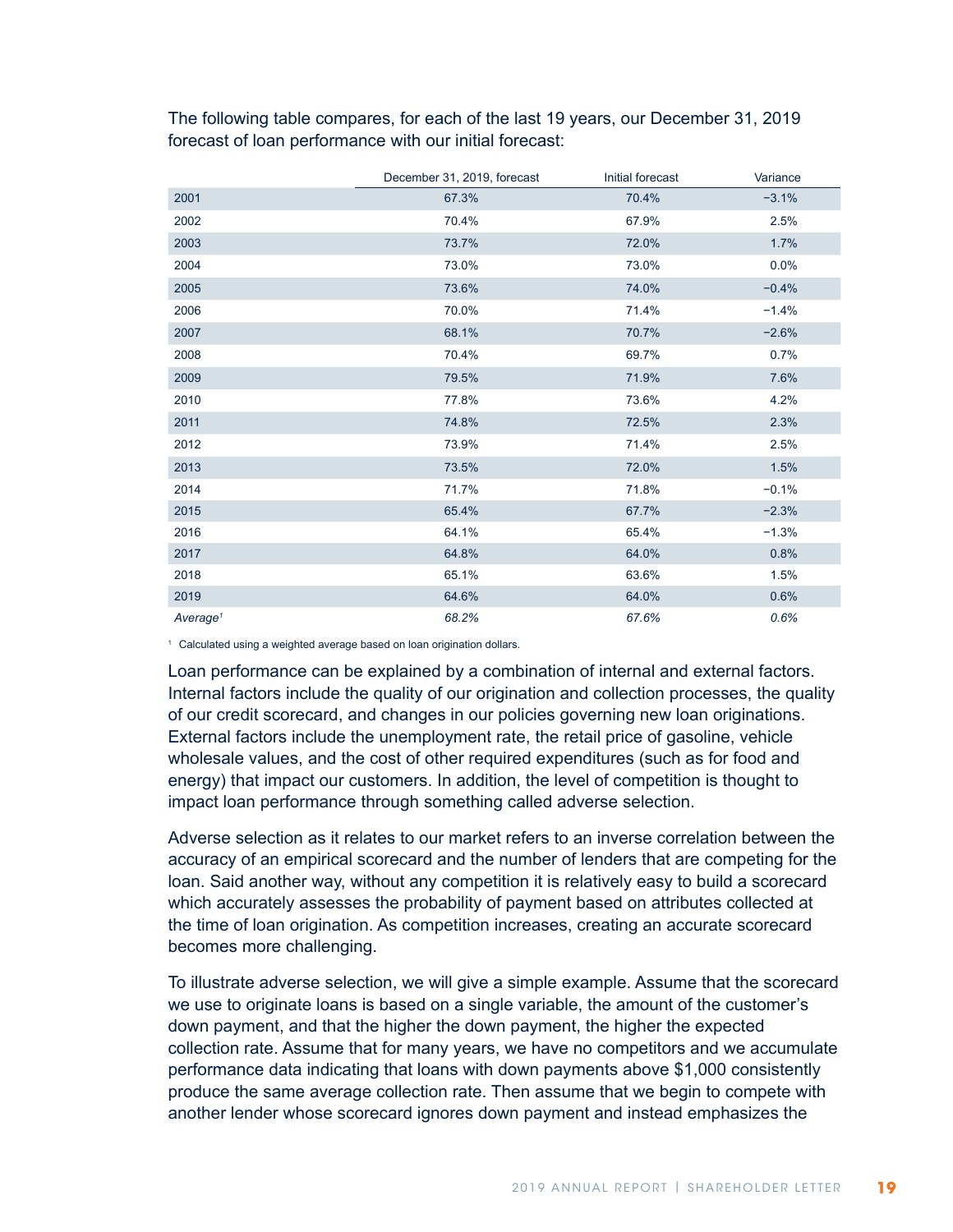amount of the customer's weekly income.

As the new lender begins to originate loans, our mix of loans will be impacted as follows: We will start to receive loans for borrowers with lower average weekly incomes as the new lender originates loans for borrowers with higher weekly incomes—i.e., borrowers whose loans we would have previously originated. Furthermore, since our scorecard only focuses on down payment, the shift in our borrower mix will not be detected by our scorecard, and our collection rate expectation will remain unchanged. It is easy to see that this shift in borrower characteristics will have a negative impact on loan performance, and that this impact will be missed by our scorecard.

Although the real world is more complex than this simple example—with hundreds of lenders competing for loans and with each lender using many variables in its scorecard—adverse selection is something that probably does impact loan performance.

Over the 19-year period shown in the table above, our loans have performed on average 60 basis points better than our initial forecasts. Loans originated in seven of the 19 years have yielded actual collection results worse than our initial estimates.

Loans originated in 2001 had an unfavorable variance of 310 basis points. We attribute this result to major changes we made that year in our origination systems and loan programs, as well as a new collection system we implemented the following year.

Loans originated in 2005, 2006 and 2007 performed worse than our initial forecasts by 40, 140 and 260 basis points, respectively. Since these loans were made in a highly competitive period and serviced during a severe economic downturn, this result is not surprising. What is noteworthy, however, is that the underperformance was modest. To put the underperformance in perspective, we estimate that a 100-basis-point change in our collection forecast impacts the return on capital by 40–60 basis points. As a result, loans originated during this period were still very profitable, even though they performed worse than we had forecast.

Loans originated in 12 of the 19 years performed better than or as well as our initial forecasts. The performance of loans originated in 2009 and 2010 exceeded our initial forecasts by 760 and 420 basis points, respectively. These large positive variances were due to reductions we made in our initial forecasts during this period based on our concerns about how the economic environment might impact loan performance. In retrospect, our adjustments were too large, and the loans originated during those two years performed better than we had forecast. It is instructive that our largest forecasting errors over the past 19 years have occurred because we were too pessimistic about loan performance, not because we were too optimistic—a result which we do not believe is typical in our industry.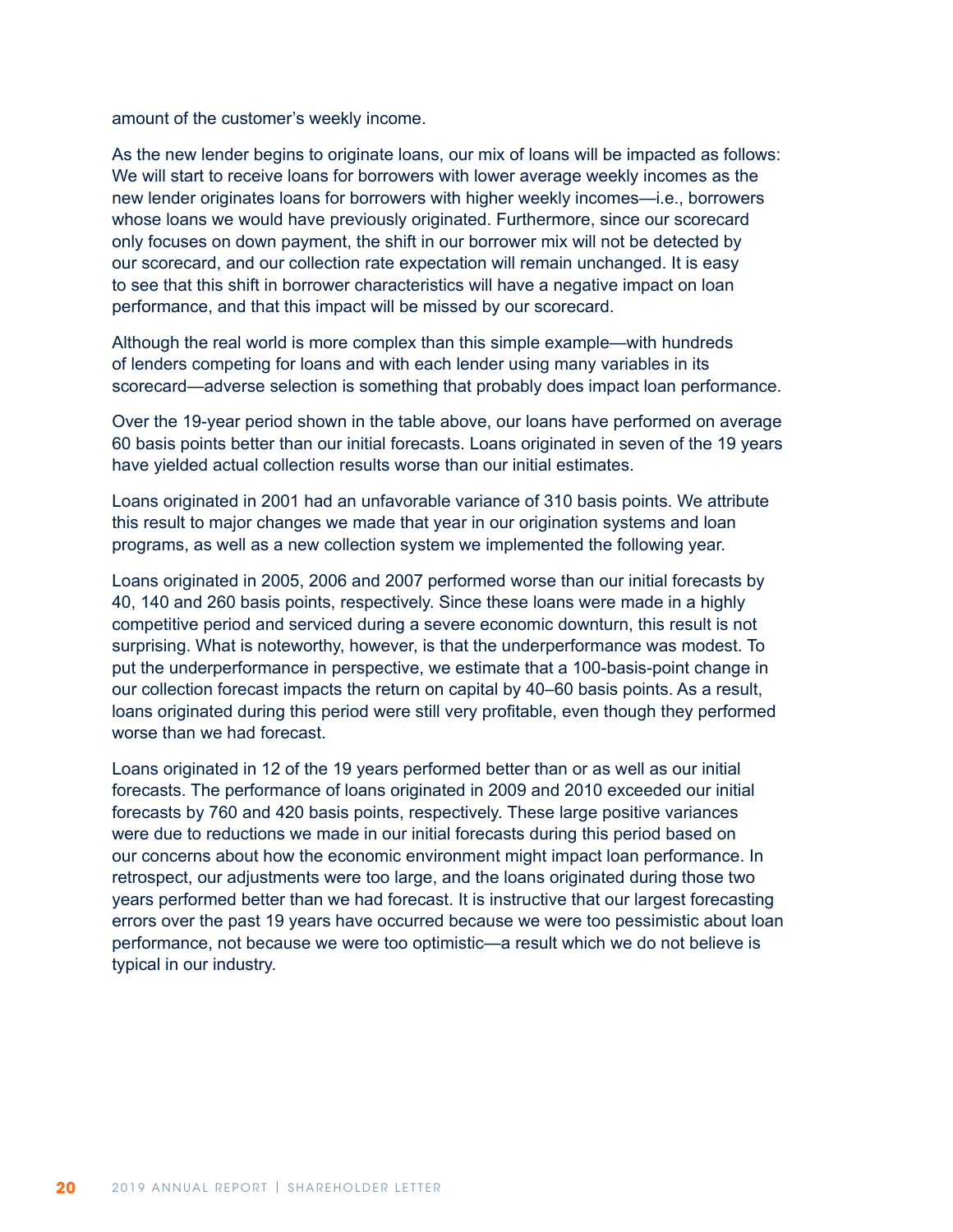Our December 31, 2019 forecast for 2012 loans exceeded our initial estimate by 250 basis points. As competition intensified, the variance declined and then turned negative from 2014 to 2016, with 2015 loans performing worse than our initial forecast by 230 basis points. As we observed this trend playing out in 2016, we made several adjustments to our initial forecast intended to eliminate the unfavorable variance. So far, the adjustments appear to have had the intended impact, with a positive 80-basis-point variance on 2017 originations, a positive 150-basis-point variance on 2018 originations, and a positive 60-basis-point variance on 2019 originations.

However, as stated above, the COVID-19 crisis is likely to negatively affect loan performance. Although we have loan performance data going back to 1991, there is no directly comparable period that will allow us to predict the impact of the crisis on loan performance with confidence at this early stage. The loans assigned during the 2005- 2007 period are most relevant, but the economic impact of the COVID-19 crisis in these early stages appears to be much more severe than the one we experienced during that period.

We have understood for many years that expecting to predict the performance of our loans with exacting precision is not realistic. For this reason, we have always made it a priority to maintain a margin a safety so that, even if our forecasts prove to be optimistic, our loans will still be profitable. Because of this approach, we can withstand a significant deterioration in loan performance and still have an opportunity to move forward and create significant value for our shareholders.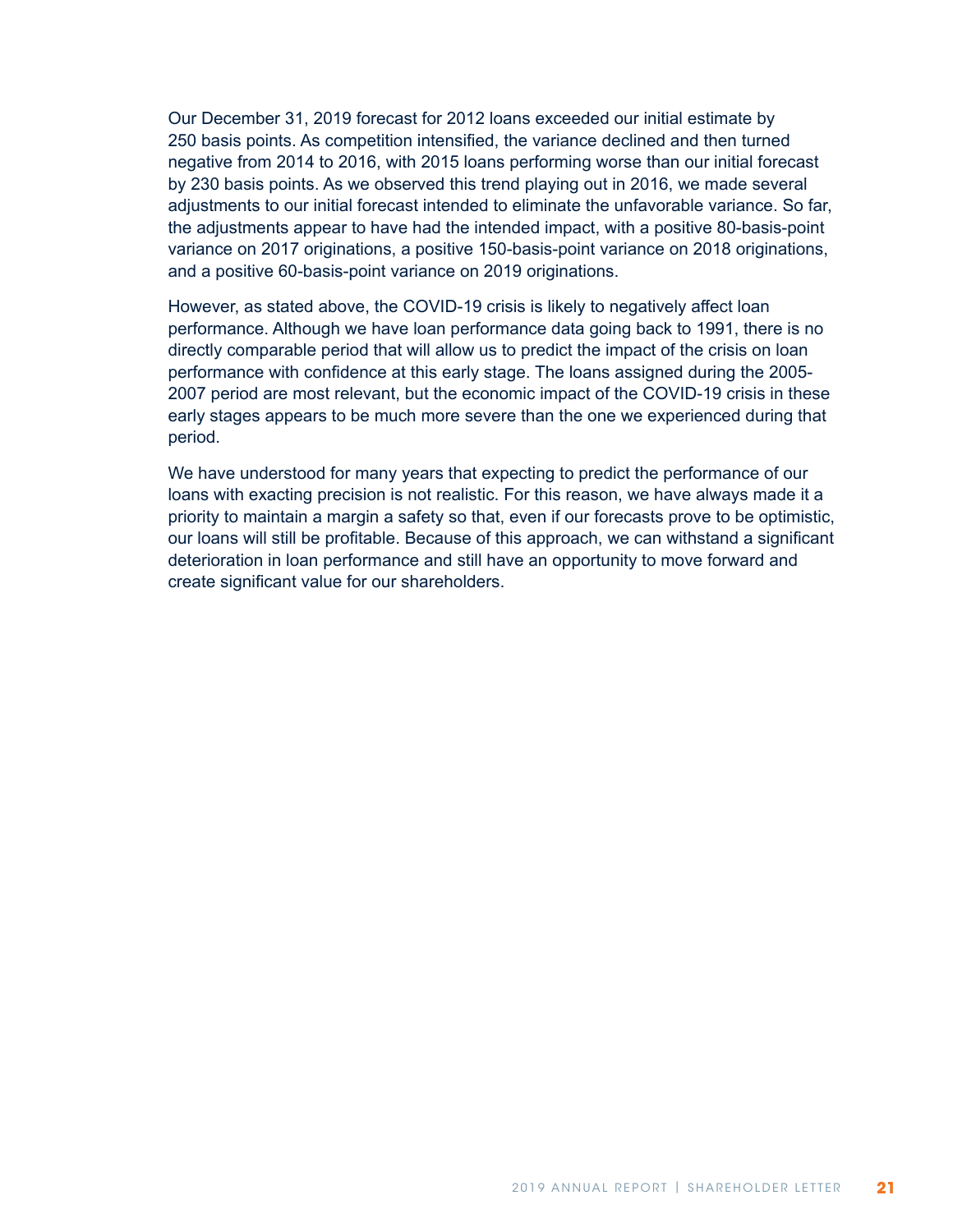# UNIT VOLUME

The following table summarizes unit volume growth for 2001–2019:

|                                         | Unit volume | Year-to-year change |
|-----------------------------------------|-------------|---------------------|
| 2001                                    | 61,928      |                     |
| 2002                                    | 49,801      | $-19.6%$            |
| 2003                                    | 61,445      | 23.4%               |
| 2004                                    | 74,154      | 20.7%               |
| 2005                                    | 81,184      | 9.5%                |
| 2006                                    | 91,344      | 12.5%               |
| 2007                                    | 106,693     | 16.8%               |
| 2008                                    | 121,282     | 13.7%               |
| 2009                                    | 111,029     | $-8.5%$             |
| 2010                                    | 136,813     | 23.2%               |
| 2011                                    | 178,074     | 30.2%               |
| 2012                                    | 190,023     | 6.7%                |
| 2013                                    | 202,250     | 6.4%                |
| 2014                                    | 223,998     | 10.8%               |
| 2015                                    | 298,288     | 33.2%               |
| 2016                                    | 330,710     | 10.9%               |
| 2017                                    | 328,507     | $-0.7%$             |
| 2018                                    | 373,329     | 13.6%               |
| 2019                                    | 369,805     | $-0.9%$             |
| Compound annual growth rate 2001 - 2019 |             | 10.4%               |

Since 2001, unit volumes have grown at a compounded annual rate of 10.4%. In 2019, unit volumes decreased 0.9%.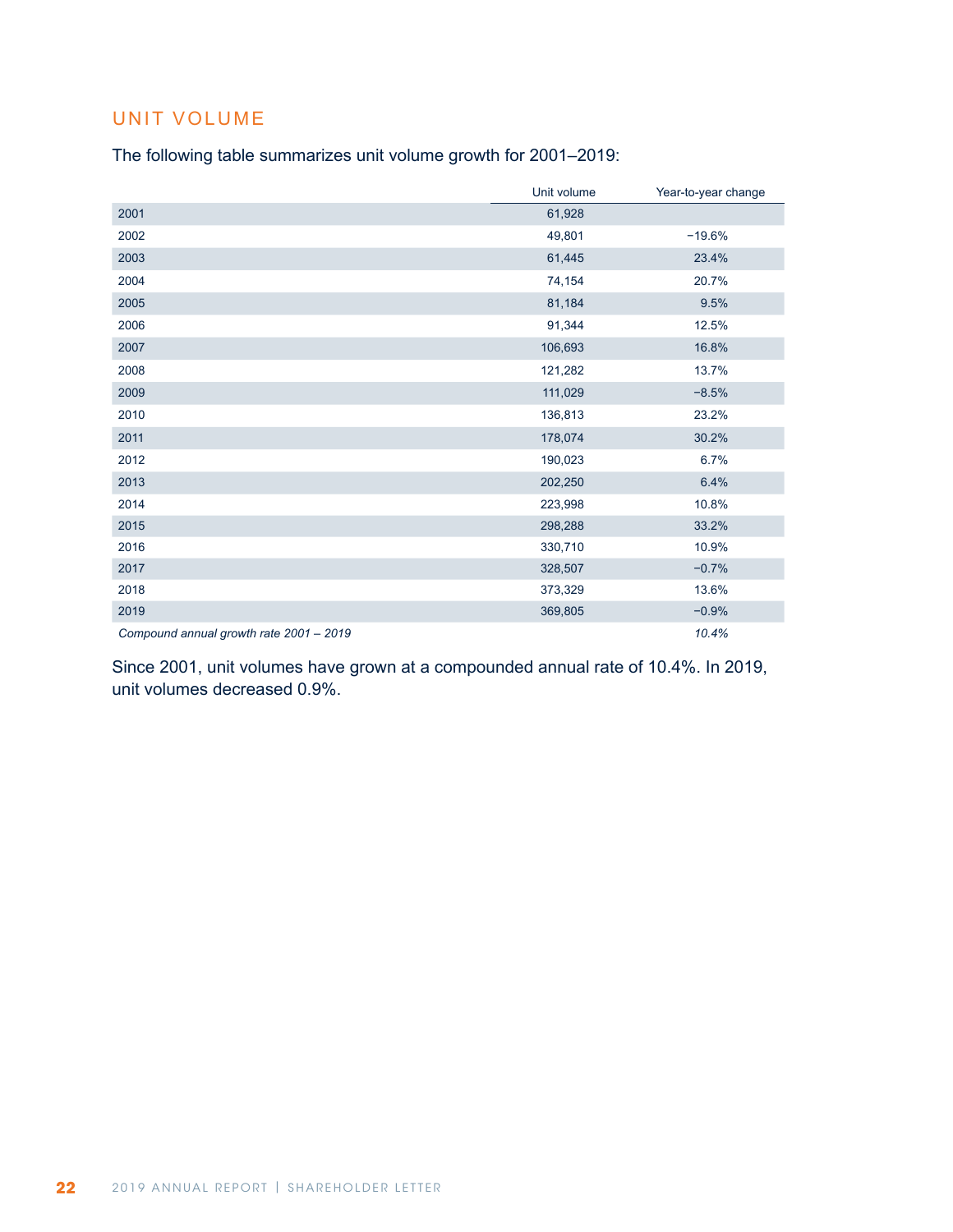Unit volume is a function of the number of active dealers and the average volume per dealer. The following table summarizes the trend in each of these variables from 2001 to 2019:

|      | Active dealers | Year-to-year change | Unit volume per dealer | Year-to-year change |
|------|----------------|---------------------|------------------------|---------------------|
| 2001 | 1,180          |                     | 52.5                   |                     |
| 2002 | 843            | $-28.6%$            | 59.1                   | 12.6%               |
| 2003 | 950            | 12.7%               | 64.7                   | 9.5%                |
| 2004 | 1,212          | 27.6%               | 61.2                   | $-5.4%$             |
| 2005 | 1,759          | 45.1%               | 46.2                   | $-24.5%$            |
| 2006 | 2,214          | 25.9%               | 41.3                   | $-10.6%$            |
| 2007 | 2,827          | 27.7%               | 37.7                   | $-8.7%$             |
| 2008 | 3,264          | 15.5%               | 37.2                   | $-1.3%$             |
| 2009 | 3,168          | $-2.9%$             | 35.0                   | $-5.9%$             |
| 2010 | 3,206          | 1.2%                | 42.7                   | 22.0%               |
| 2011 | 3,998          | 24.7%               | 44.5                   | 4.2%                |
| 2012 | 5,319          | 33.0%               | 35.7                   | $-19.8%$            |
| 2013 | 6,394          | 20.2%               | 31.6                   | $-11.5%$            |
| 2014 | 7,247          | 13.3%               | 30.9                   | $-2.2%$             |
| 2015 | 9,064          | 25.1%               | 32.9                   | 6.5%                |
| 2016 | 10,536         | 16.2%               | 31.4                   | $-4.6%$             |
| 2017 | 11,551         | 9.6%                | 28.4                   | $-9.6%$             |
| 2018 | 12,528         | 8.5%                | 29.8                   | 4.9%                |
| 2019 | 13,399         | 7.0%                | 27.6                   | $-7.4%$             |

As the table shows, the gain in unit volumes since 2001 has resulted, in most years, from an increase in the number of active dealers partially offset by a reduction in volume per dealer.

### Active dealers

We have grown the number of active dealers in 16 of the last 18 years. In 2002 and 2009, the number of active dealers decreased as capital constraints required us to restrict the number of new dealer enrollments. We face two challenges in growing our active dealer base. First, increased competition makes it more difficult to enroll new dealers and more difficult to retain those who have already enrolled, since they have more alternatives to choose from. Second, as the number of active dealers increases, it becomes harder to grow at the same rate. As a result of these challenges, active dealer growth has slowed. From 2010 to 2016, active dealers grew at a compounded annual rate of 21.9%. In contrast, active dealers grew 9.6% in 2017, 8.5% in 2018 and 7.0% last year.

In response to the challenges we face, in 2016 we began to aggressively expand the size of our field sales force. Last year we had 395 field sales representatives, called market area managers ("MAMs"). This was up from 239 in 2015 (based on a monthly average for the year), an increase of 65.3%. During the same period, active dealers increased 47.8% and unit volume increased 24.0%. In other words, we expanded the size of the field sales force but productivity per MAM fell. This was not the intended result, and improving MAM productivity remains an objective.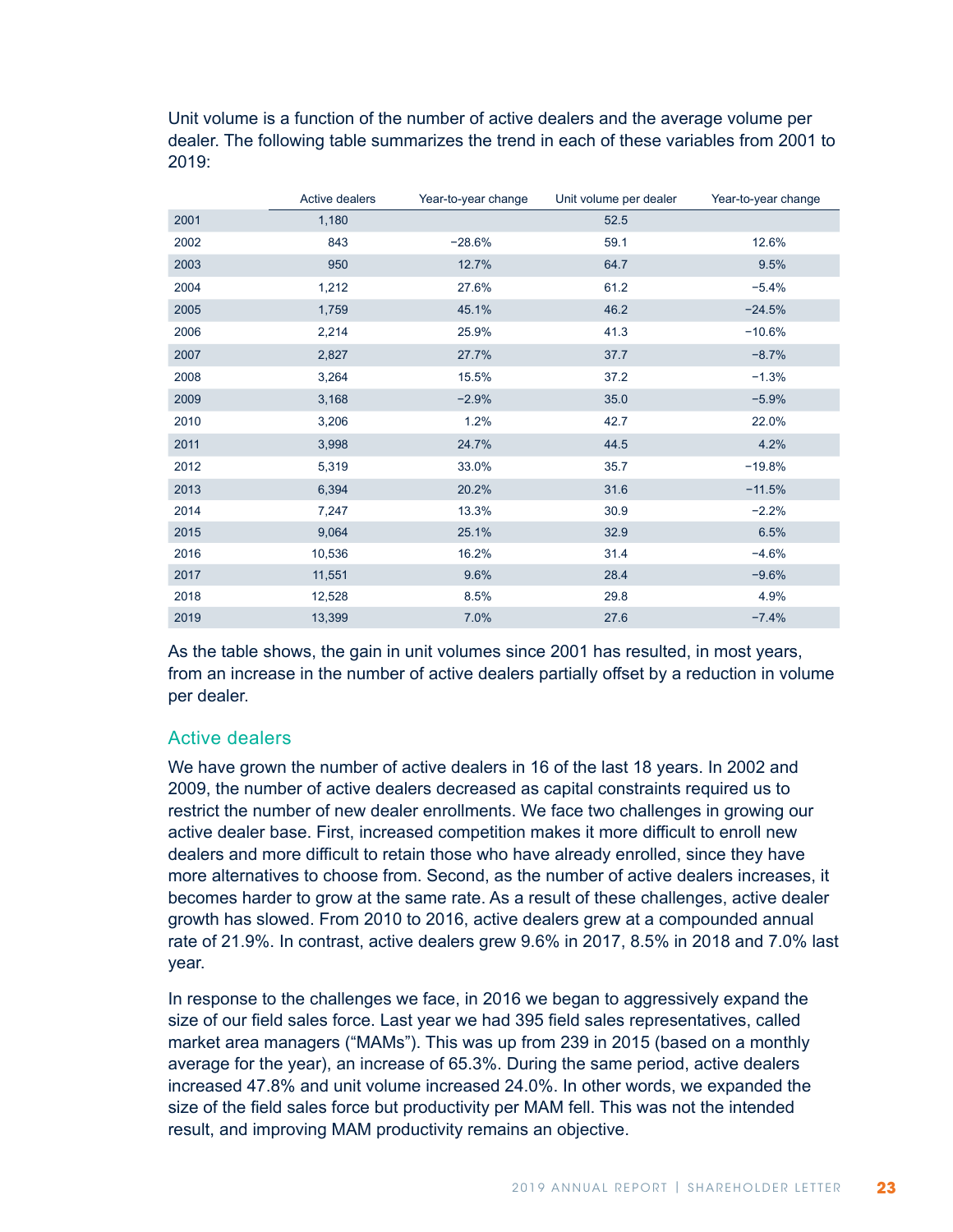#### Volume per dealer

After peaking in 2003 at 64.7 loans, volume per dealer declined in 12 of the next 16 years, a result we attribute to the challenge of achieving the same productivity per dealer as the number of dealers increases. In 2010 and 2011, volume per dealer increased due to a favorable competitive environment. (While the environment was favorable in 2008 and 2009 as well, we were capital-constrained, which caused us to reduce volume per dealer through pricing.) In 2015, volume per dealer also increased, a result we attribute to several changes we made to our program in that year, including offering longer loan terms and implementing an electronic contracting solution. The electronic contracting solution simplifies our origination process for the dealer and enables us to fund our dealers more rapidly, since they no longer need to send us a hard copy of the loan documents. Volume per dealer improved again in 2018, by 4.9%, a result we attribute to a new credit scorecard we implemented that year. Last year, volume per dealer declined 7.4% in a difficult competitive environment.

While we believe we have an opportunity to expand active dealers and unit volumes further, growing unit volume is not likely to be a priority in 2020. When enough time has passed to allow us to understand the impact of the COVID-19 crisis on loan performance and capital availability, we will be in better position to resume a strategy of growth.

#### PURCHASE PROGRAM

We have two programs: the Portfolio program and the Purchase program. The Portfolio program, which we have offered since the late 1980s, has produced 81.4% of our unit volume since 2005. This program provides dealers with a cash payment at the time the loan is originated (the "advance") and additional payments over time based on the performance of the loan (the "dealer holdback"). There are several aspects of the Portfolio program that we believe are advantageous. First, as described earlier, paying the dealer based on the performance of the loan creates an alignment of interests. Second, the dealer holdback provides a layer of protection in case our actual collection results are less than we forecasted. If that occurs, we offset a significant portion of the shortfall by reducing our dealer holdback liability. Finally, if loan performance is equal to or better than our expectations, the dealer ultimately makes more money from using the Portfolio program than from using the Purchase program. We love it when our dealers experience a financial reward for helping the customer succeed.

The Purchase program is a more traditional indirect auto finance product in that the dealer receives only a single payment at loan origination in exchange for assigning the loan to us. There is no financial incentive for the dealer tied to the performance of the loan, and we are not insulated from credit risk. With Purchase loans, if actual collections are less than we forecasted, our revenue is impacted by the full amount of any shortfall.

Given the advantages of the Portfolio program, we strongly prefer to invest in it as much of our capital as possible. However, because it generates high returns on capital, in most periods we have been unable to grow the program rapidly enough for it to absorb all of the capital generated. We developed the Purchase program both to attract dealers who have historically not been interested in our Portfolio program, and to gain an additional way to invest capital at attractive returns.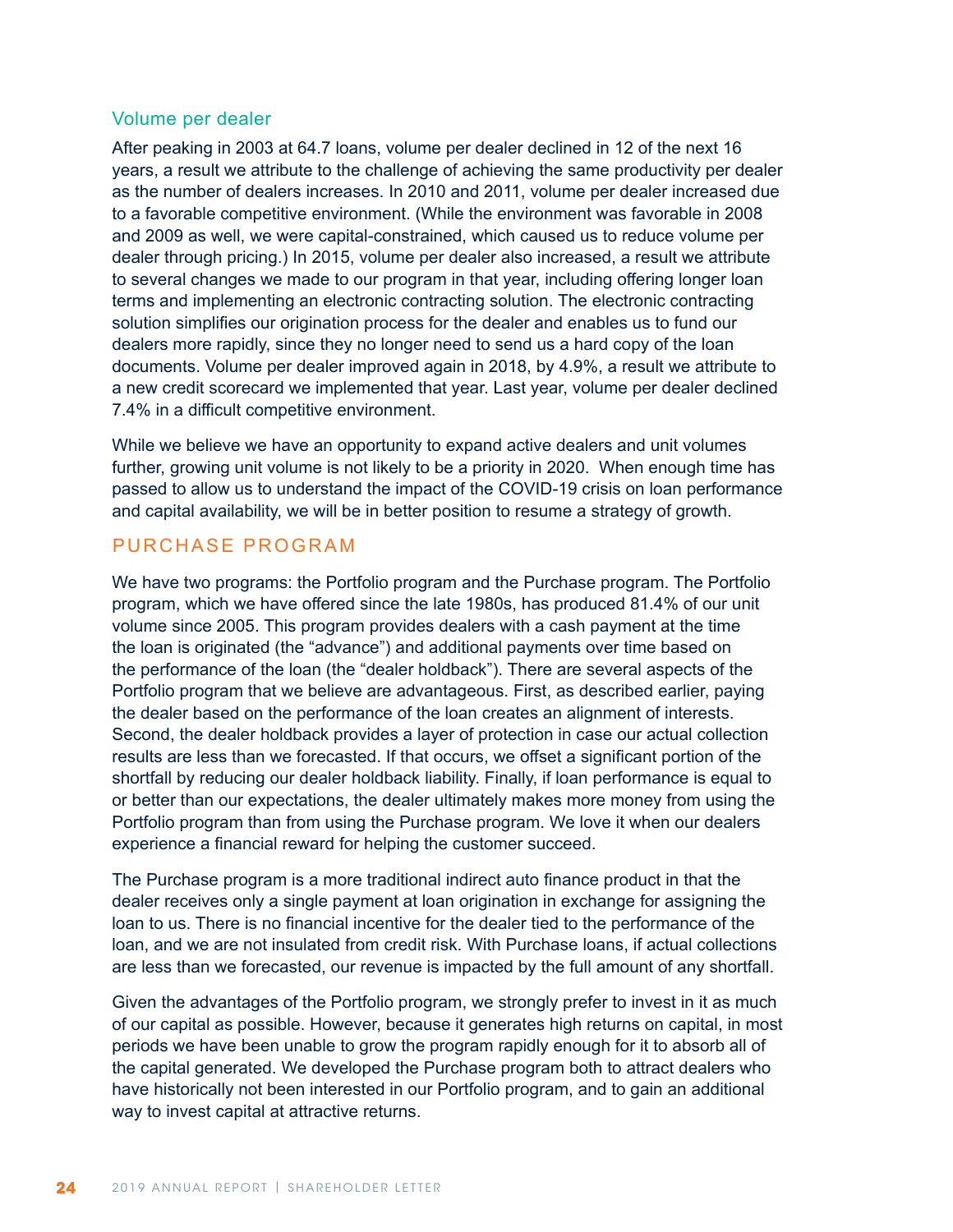|                                            |                | Total                  |                | Portfolio program      | Purchase program |                        |  |  |
|--------------------------------------------|----------------|------------------------|----------------|------------------------|------------------|------------------------|--|--|
| Consumer Ioan<br>assignment year           | Unit<br>volume | Year-to-year<br>change | Unit<br>volume | Year-to-year<br>change | Unit<br>volume   | Year-to-year<br>change |  |  |
| 2005<br>81,184                             |                |                        | 73,708         |                        | 7,476            |                        |  |  |
| 2006                                       | 91,344         | 12.5%                  | 87,519         | 18.7%                  | 3,825            | $-48.8%$               |  |  |
| 2007                                       | 106,693        | 16.8%                  | 87,872         | 0.4%                   | 18,821           | 392.1%                 |  |  |
| 2008                                       | 121,282        | 13.7%                  | 85,092         | $-3.2%$                | 36,190           | 92.3%                  |  |  |
| 2009                                       | 111,029        | $-8.5%$                | 96,076         | 12.9%                  | 14,953           | $-58.7%$               |  |  |
| 2010                                       | 136,813        | 23.2%                  | 124,388        | 29.5%                  | 12,425           | $-16.9%$               |  |  |
| 2011                                       | 178,074        | 30.2%                  | 164,653        | 32.4%                  | 13,421           | 8.0%                   |  |  |
| 2012                                       | 190,023        | 6.7%                   | 177,985        | 8.1%                   | 12,038           | $-10.3%$               |  |  |
| 2013                                       | 202,250        | 6.4%                   | 189,101        | 6.2%                   | 13,149           | 9.2%                   |  |  |
| 2014                                       | 223,998        | 10.8%                  | 203,155        | 7.4%                   | 20,843           | 58.5%                  |  |  |
| 2015                                       | 298,288        | 33.2%                  | 260,604        | 28.3%                  | 37,684           | 80.8%                  |  |  |
| 2016                                       | 330,710        | 10.9%                  | 260,026        | $-0.2%$                | 70,684           | 87.6%                  |  |  |
| 2017                                       | 328,507        | $-0.7%$                | 238,313        | $-8.4%$                | 90,194           | 27.6%                  |  |  |
| 2018                                       | 373,329        | 13.6%                  | 260,302        | 9.2%                   | 113,027          | 25.3%                  |  |  |
| 2019                                       | 369,805        | $-0.9%$                | 248,455        | $-4.6%$                | 121,350          | 7.4%                   |  |  |
| Compound annual growth<br>rate 2005 - 2019 |                | 11.4%                  |                | 9.1%                   |                  | 22.0%                  |  |  |

The Purchase program has been offered since 2005. The following table summarizes volume from each program since that time:

Purchase loans have been profitable each year, including those years impacted by the 2007-2009 financial crisis. However, we recognize that if collections fall short of our forecast, the impact on profitability will be much greater with Purchase loans than with Portfolio loans. In other words, while Purchase loans have been very profitable historically, they are more risky.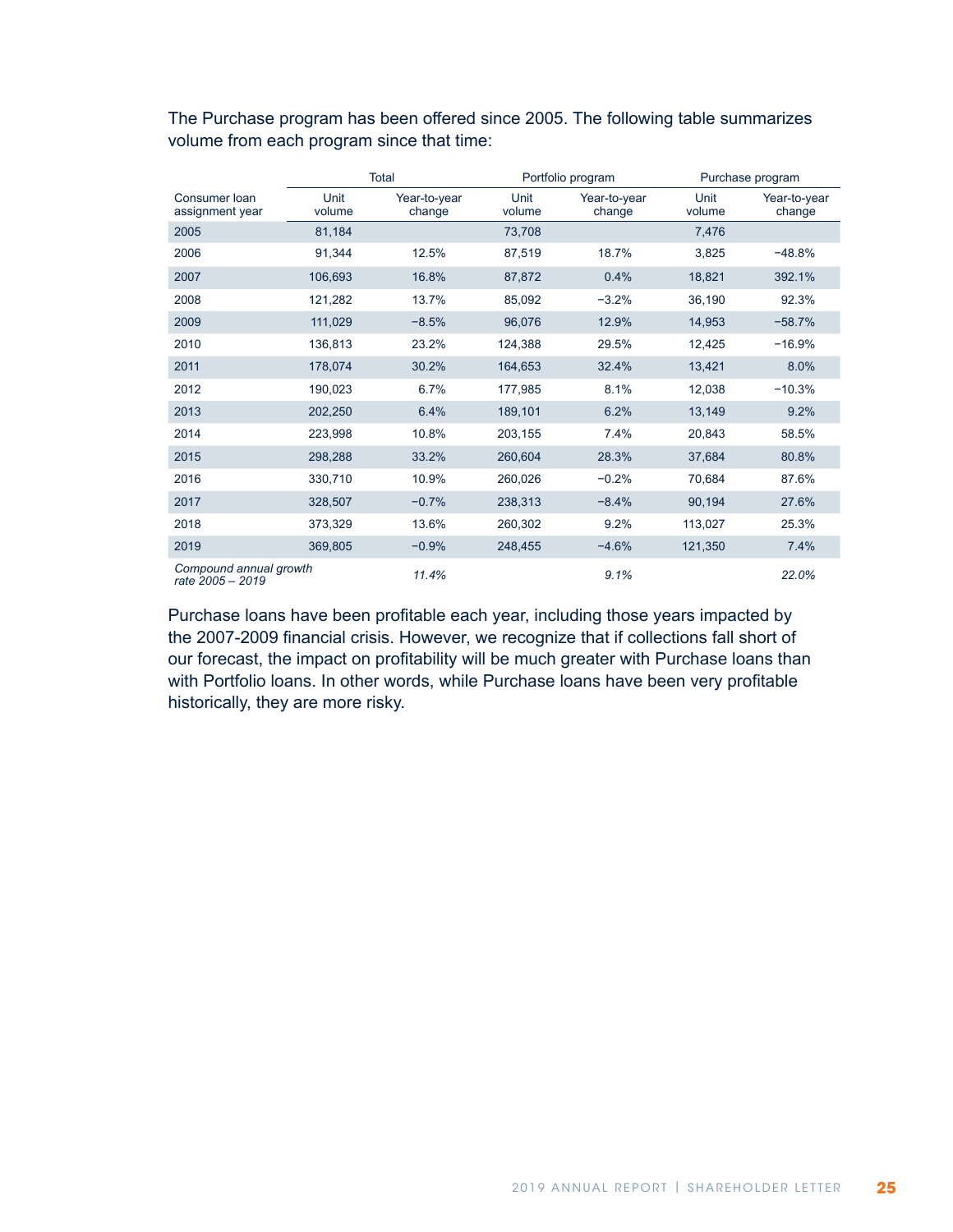#### The following table compares, for Portfolio loans and Purchase loans, our latest collection forecast with our initial forecast:

|                                  |                                                        | Portfolio program   |          | Purchase program                                       |                     |          |  |  |  |  |  |
|----------------------------------|--------------------------------------------------------|---------------------|----------|--------------------------------------------------------|---------------------|----------|--|--|--|--|--|
|                                  | Forecasted collection<br>percentage as of <sup>1</sup> |                     |          | Forecasted collection<br>percentage as of <sup>1</sup> |                     |          |  |  |  |  |  |
| Consumer Ioan<br>assignment year | December 31.<br>2019                                   | Initial<br>forecast | Variance | December 31.<br>2019                                   | Initial<br>forecast | Variance |  |  |  |  |  |
| 2005                             | 73.6%                                                  | 74.0%               | $-0.4%$  | 75.7%                                                  | 74.7%               | 1.0%     |  |  |  |  |  |
| 2006                             | 69.9%                                                  | 71.3%               | $-1.4%$  | 75.6%                                                  | 74.0%               | 1.6%     |  |  |  |  |  |
| 2007                             | 68.0%                                                  | 70.2%               | $-2.2%$  | 68.6%                                                  | 72.7%               | $-4.1%$  |  |  |  |  |  |
| 2008                             | 70.8%                                                  | 70.2%               | 0.6%     | 69.7%                                                  | 68.8%               | 0.9%     |  |  |  |  |  |
| 2009                             | 79.3%                                                  | 72.1%               | 7.2%     | 80.8%                                                  | 70.5%               | 10.3%    |  |  |  |  |  |
| 2010                             | 77.6%                                                  | 73.6%               | 4.0%     | 78.7%                                                  | 73.1%               | 5.6%     |  |  |  |  |  |
| 2011                             | 74.6%                                                  | 72.4%               | 2.2%     | 76.4%                                                  | 72.7%               | 3.7%     |  |  |  |  |  |
| 2012                             | 73.7%                                                  | 71.3%               | 2.4%     | 75.9%                                                  | 71.4%               | 4.5%     |  |  |  |  |  |
| 2013                             | 73.4%                                                  | 72.1%               | 1.3%     | 74.4%                                                  | 71.6%               | 2.8%     |  |  |  |  |  |
| 2014                             | 71.6%                                                  | 71.9%               | $-0.3%$  | 72.5%                                                  | 70.9%               | 1.6%     |  |  |  |  |  |
| 2015                             | 64.8%                                                  | 67.5%               | $-2.7%$  | 69.3%                                                  | 68.5%               | 0.8%     |  |  |  |  |  |
| 2016                             | 63.2%                                                  | 65.1%               | $-1.9%$  | 66.6%                                                  | 66.5%               | 0.1%     |  |  |  |  |  |
| 2017                             | 64.2%                                                  | 63.8%               | 0.4%     | 66.3%                                                  | 64.6%               | 1.7%     |  |  |  |  |  |
| 2018                             | 64.7%                                                  | 63.6%               | 1.1%     | 66.0%                                                  | 63.5%               | 2.5%     |  |  |  |  |  |
| 2019                             | 64.4%<br>63.9%                                         |                     | 0.5%     | 65.1%<br>64.2%                                         |                     | 0.9%     |  |  |  |  |  |
| Average <sup>2</sup>             | 68.1%                                                  | 67.7%               | 0.4%     | 68.3%                                                  | 66.6%               | 1.7%     |  |  |  |  |  |

<sup>1</sup> The forecasted collection rates presented for Portfolio loans and Purchase loans reflect the loan classification at the time of assignment. Under our Portfolio program, certain events may result in dealers' forfeiting their rights to dealer holdback. We transfer the dealers' loans<br>from the Portfolio loan portfolio to the Purchase loan portfolio in the period t

The table shows that over the last 15 years, Purchase loans have performed modestly better than Portfolio loans, as indicated by their weighted average variances (of 170 basis points and 40 basis points, respectively). Purchase loans did perform worse than Portfolio loans in 2007, but we have made changes to our Purchase program since that time based on what we have learned.

Not all dealers are eligible for the Purchase program. We use data we have accumulated over time to decide which dealers are eligible. Most Purchase loans are generated from larger, franchised dealerships, a segment that has historically been difficult to penetrate with our Portfolio program.

In recent years, we have experienced rapid growth in Purchase loans as we have expanded our eligibility criteria and increased the amount we pay the dealer for the loans. We believe our current pricing still leaves us with a significant margin of safety and allows us to invest additional capital at attractive returns. If the competitive environment improves, we expect we will have more opportunity to invest our capital in Portfolio loans. If we do, we will likely reduce the portion of our capital invested in Purchase loans.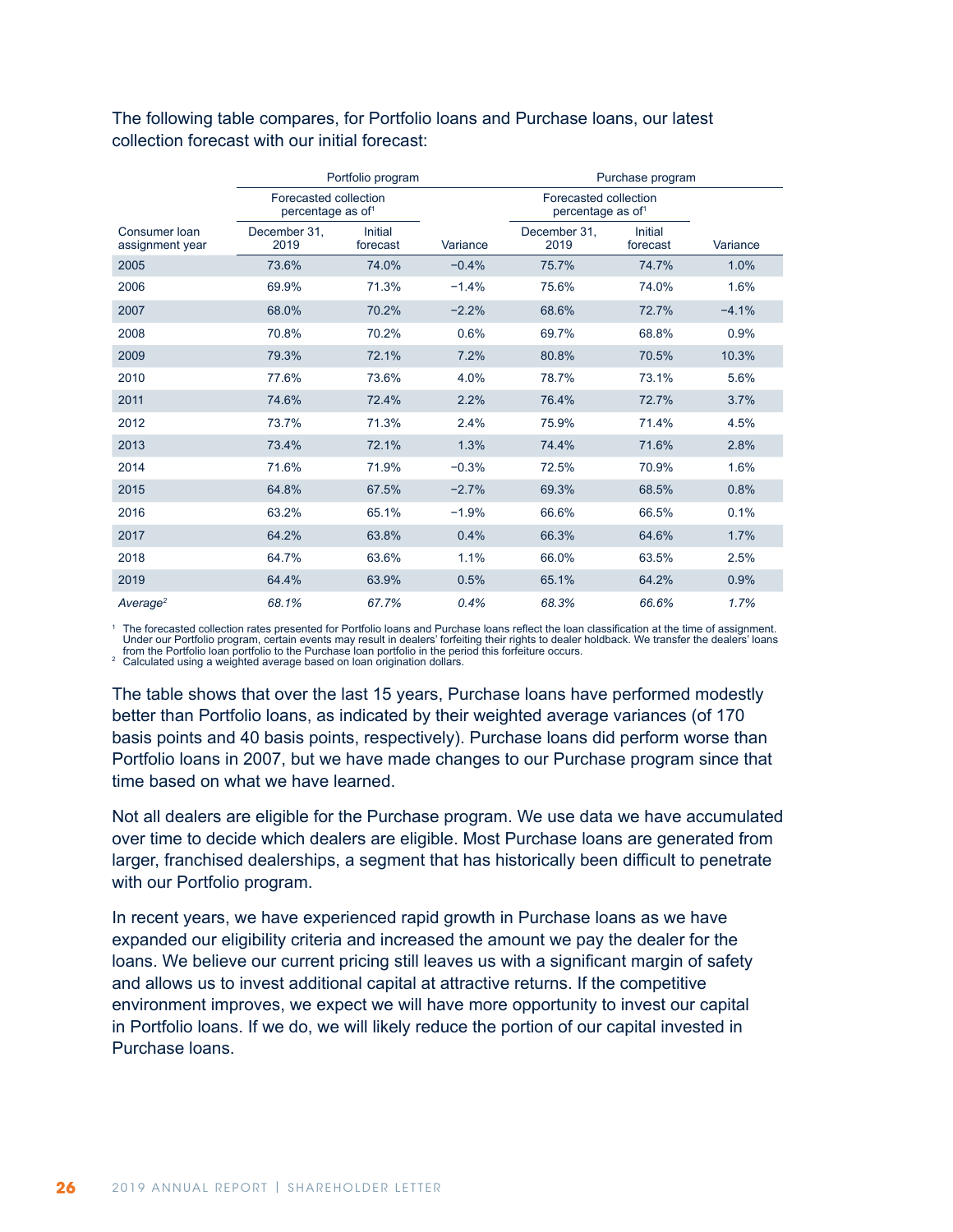## SHAREHOLDER DISTRIBUTIONS

Like any profitable business, we generate cash. Historically, we have used this cash to fund originations growth, repay debt or fund share repurchases.

We have used excess capital to repurchase shares when prices are at or below our estimate of intrinsic value (which is the discounted value of future cash flows). As long as the share price is at or below intrinsic value, we prefer share repurchases to dividends for several reasons. First, repurchasing shares below intrinsic value increases the value of the remaining shares. Second, distributing capital to shareholders through a share repurchase gives shareholders the option to defer taxes by electing not to sell any of their holdings. A dividend does not allow shareholders to defer taxes in this manner. Finally, repurchasing shares enables shareholders to increase their ownership, receive cash or do both based on their individual circumstances and view of the value of a Credit Acceptance share. (They do both if the proportion of shares they sell is smaller than the ownership stake they gain through the repurchase.) A dividend does not provide similar flexibility.

Since beginning our share repurchase program in mid-1999, we have repurchased approximately 35.1 million shares at a total cost of \$2.3 billion. In 2019, we repurchased approximately 670,000 shares at a total cost of \$282.2 million.

At times, it will appear we have excess capital, but we won't be active in repurchasing our shares. This can occur for several reasons. First, the assessment of our capital position involves a high degree of judgment. We need to consider future expected capital needs and the likelihood that this capital will be available. Simply put, when our debt-to-equity ratio falls below the normal trend line, it doesn't necessarily mean we have concluded that we have excess capital. Our first priority is always to make sure we have enough capital to fund our business, and such assessments are always made using what we believe are conservative assumptions. Second, we may have excess capital but conclude our shares are overvalued relative to intrinsic value or are trading at a level where we believe it's likely they could be purchased at a lower price at some point in the future. The assessment of intrinsic value is also highly judgmental. Fortunately for shareholders, we have two members of our Board, Tom Tryforos and Scott Vassalluzzo, who have had long and remarkable careers in investing in equities and are perfectly suited for the task of assessing the value of our business. My track record is less impressive. For reasons I can't defend, I have often argued on the side of waiting for a lower price. After many years of being wrong, I have learned to defer to Tom and Scott on this topic. The final reason we may be inactive in repurchasing shares has been the most common one over the years. We have often found ourselves with excess capital at a time when the share price was attractive, but we were in possession of what we believed to be material information that had not yet been made public. During such periods, we suspend our share repurchases until the information has been disclosed.

Unless we disclose a different intention, shareholders should assume we are following the approach outlined in this section. Our first priority will be to fund the business. If we conclude we have excess capital, we will return that capital to shareholders through share repurchases. If we are inactive for a period, shareholders should not assume that we believe our shares are overvalued.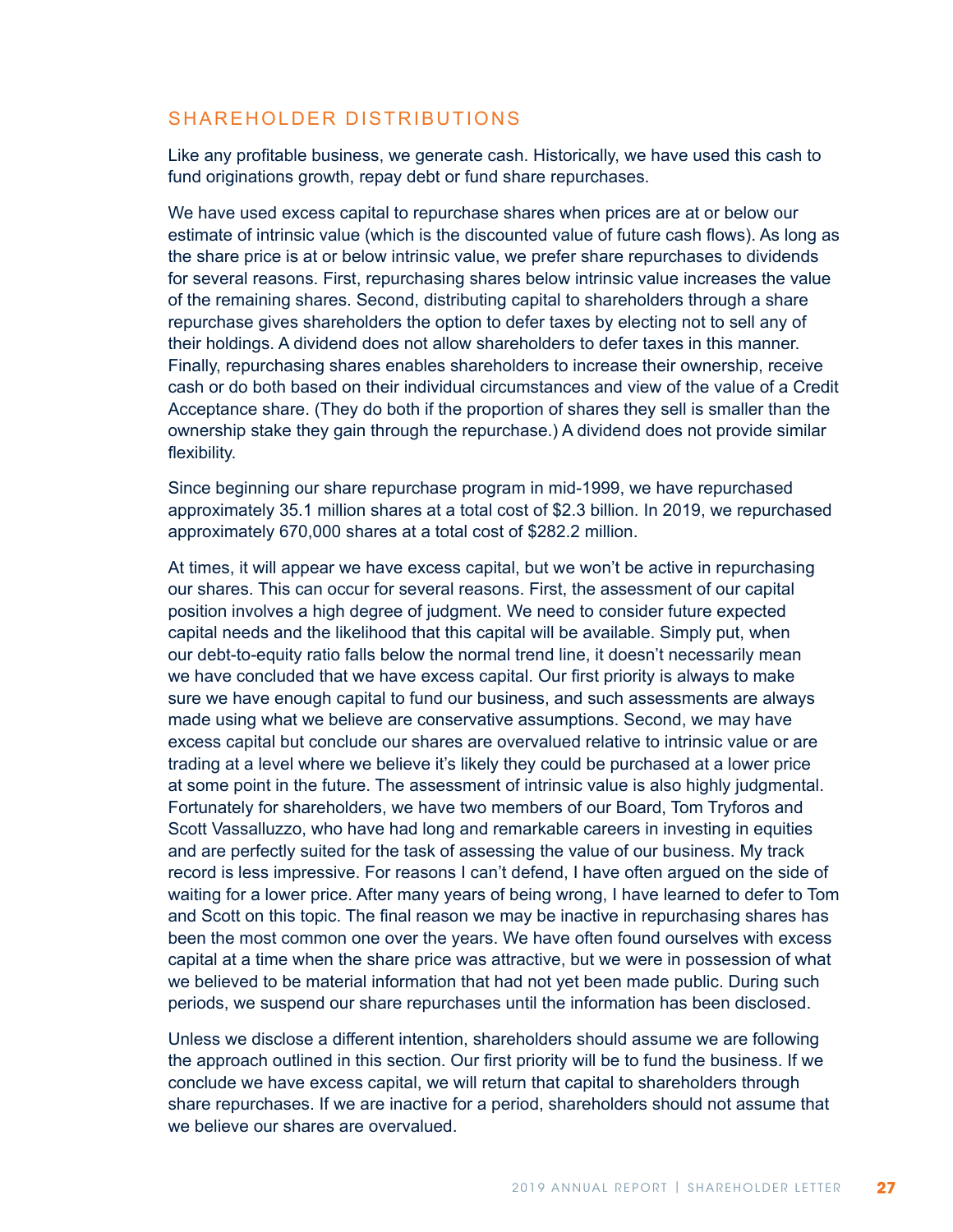# KEY SUCCESS FACTORS

Our financial success is a result of having a unique and valuable product and of putting in many years of hard work to develop the business.

Our core product has remained essentially unchanged for 47 years. We provide auto loans to consumers regardless of their credit history. Our customers consist of individuals who have typically been turned away by other lenders. Traditional lenders have many reasons for declining a loan. We have always believed that a significant number of individuals, if given an opportunity to establish or reestablish a positive credit history, will take advantage of it. As a result of this belief, we have changed the lives of millions of people.

However, as we have found, having a unique and valuable product is only one of the elements we need if we are to make our business successful. There are others, and many have taken years to develop. The following summarizes the key elements of our success today:

- We have developed the ability to offer financing for consumers, regardless of their credit history, while maintaining an appropriate return on capital. It took years to develop the processes and accumulate the customer and loan performance data that we use to make profitable loans in our segment of the market.
- We understand the daily execution required to successfully service a portfolio of automobile loans to customers in our target market. There are many examples of companies in our industry that underestimated the effort involved and produced poor financial results. Approximately 40% of our team members work directly on some aspect of servicing our loan portfolio, and we are fortunate to have such a capable and engaged group.
- We have learned how to develop relationships with dealers that are profitable. Forging a profitable relationship requires us to select the right dealer, align incentives, communicate constantly and create processes to enforce standards. In our segment of the market, the dealer has significant influence over loan performance. Learning how to create relationships with dealers who share our passion for changing lives has been one of our most important accomplishments.
- We have developed a strong management team. Because we are successful at retaining our managers, they become stronger each year as they gain experience with our business. Our senior management team, consisting of 29 individuals, averages 16 years of experience with our company. While we have added talent selectively over the past few years, the experience of our team is a key advantage. Our success in growing the business while simultaneously improving our returns on capital could not have occurred without the dedication and energy of this talented group.
- We have strengthened our focus on our core business. At times in our history, our focus had been diluted by the pursuit of other, non-core opportunities. Today, we offer one product and focus 100% of our energy and capital on perfecting this product and providing it profitably.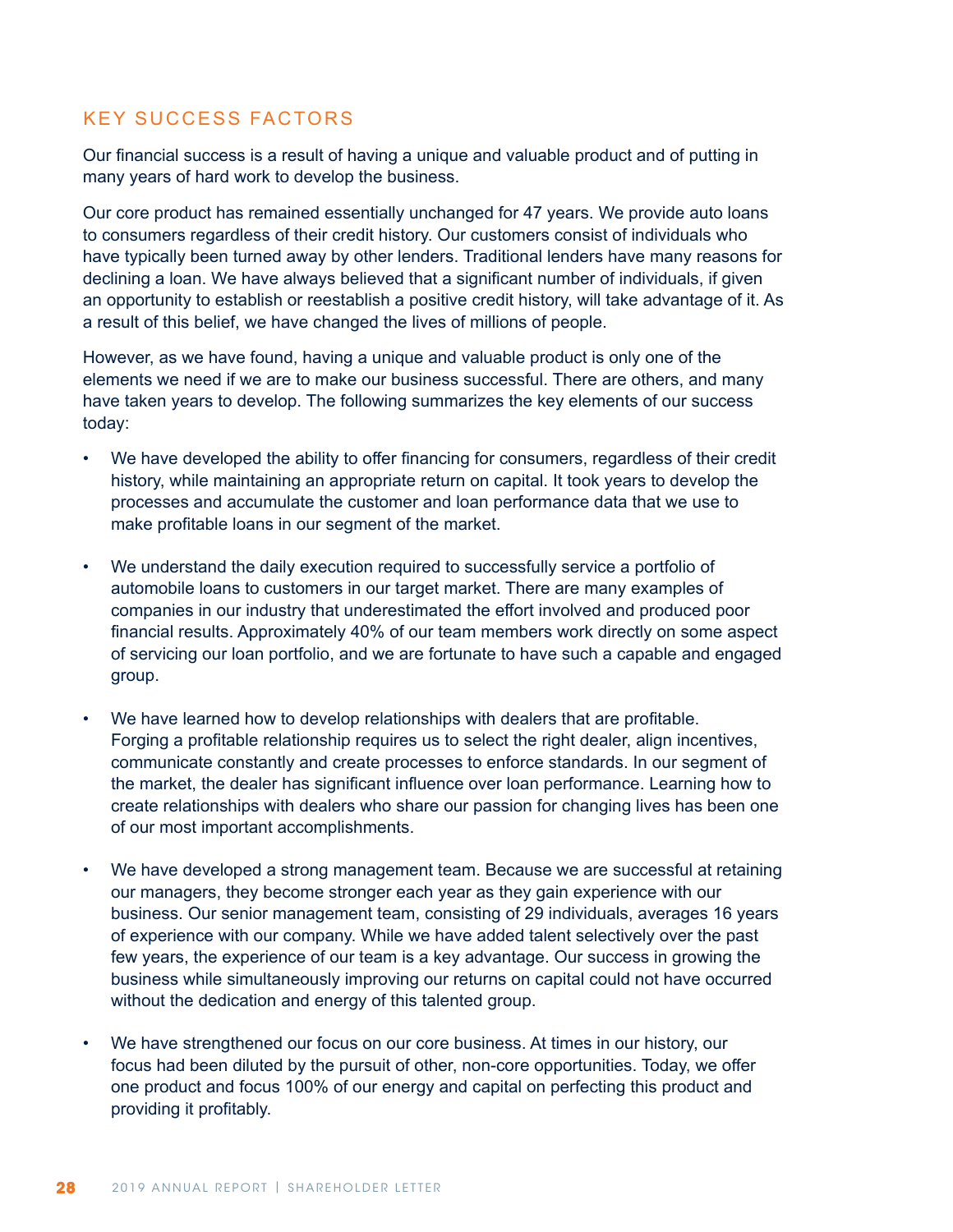- We have developed a unique software application, CAPS, for originating auto loans. Traditional indirect lending is inefficient. Many traditional lenders take one to four hours to process a loan application, and they decline most of the applications they process. We take 60 seconds, and we approve 100% of the applications submitted, 24 hours a day, seven days a week. In addition, our CAPS system makes our program easier for dealers to use, and allows us to deploy much more precise risk-adjusted pricing.
- We have developed a high-quality field sales force. Our sales team provides real value to our dealers. Team members act as consultants as we teach dealers how to successfully serve our market segment.
- We have developed the ability to execute our loan origination process consistently over time. Consistent execution is difficult, as it requires us to maintain an appropriate balance between providing excellent service to our dealers and ensuring the loans we originate meet our standards. We measure both loan compliance and dealer satisfaction to assess our performance, and use these measures to make adjustments when necessary.
- We believe we are well positioned from a capital perspective. As mentioned earlier, we maintain diverse funding sources, have lengthened the term of our debt facilities and maintain substantial unused and available credit lines. We believe our capital structure remains conservative and our lending relationships, which we have developed over a long period of time, remain strong. We believe our lenders were impressed with our performance during the 2007-2009 financial crisis, and their confidence in our company was enhanced as a result.
- We devote a large portion of our time to something we call organizational health. Organizational health is about putting our team members in position to do their best work. For that, we focus consistently on 10 elements of operational effectiveness, including setting clear expectations, managing performance, providing training, maintaining effective incentive compensation plans, establishing the right environment and providing the technology and processes required for operational excellence. These efforts make a difference. Recently, we were named to *Fortune* magazine's 2020 list of 100 Best Companies to Work For. This is the seventh consecutive year we have achieved this honor.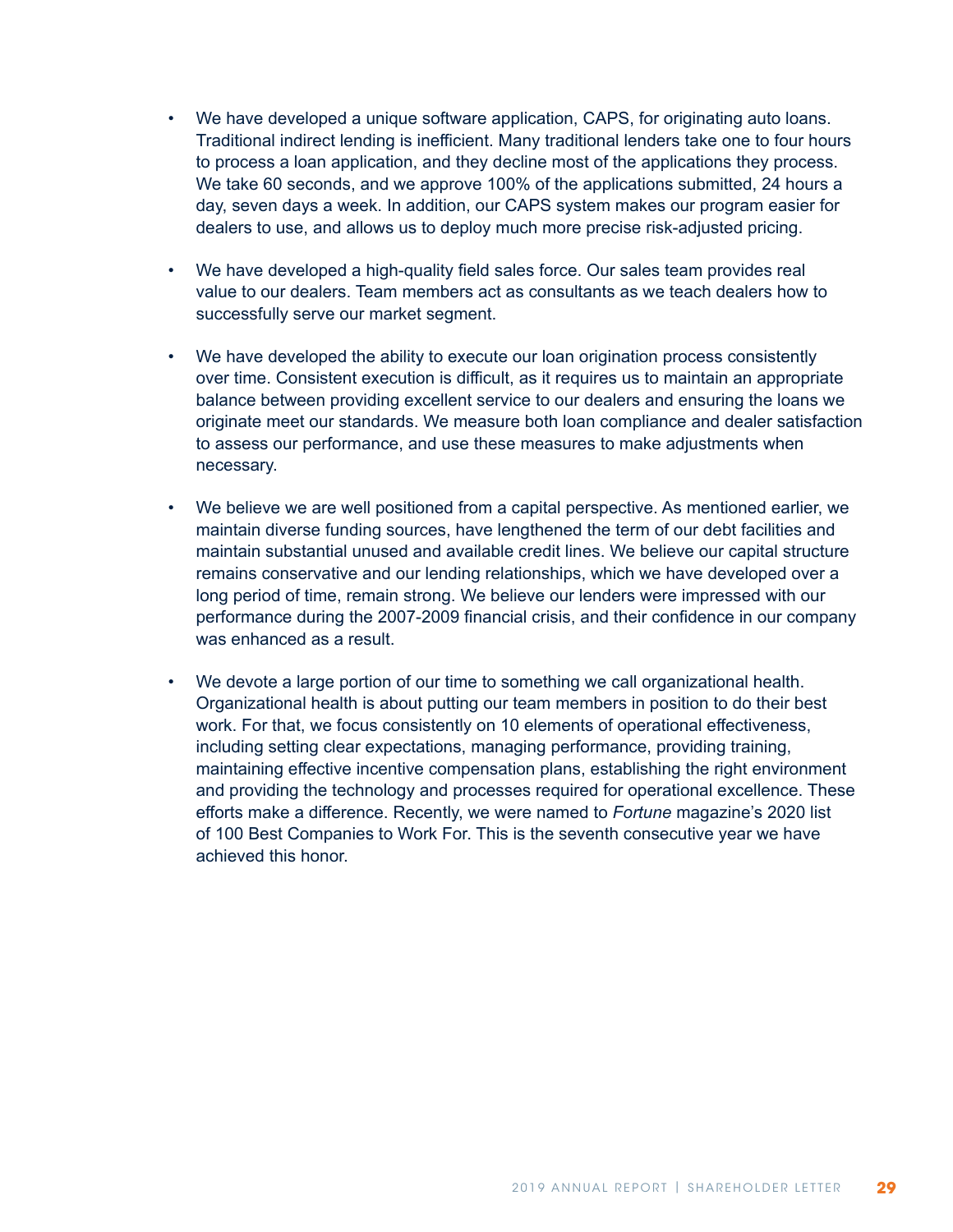### A FINAL NOTE

As mentioned above, for seven consecutive years, we have been recognized as one of *Fortune* magazine's 100 Best Companies to Work For. There are many advantages to creating a great workplace. It enhances our ability to hire and retain talented team members, and the environment we provide increases the likelihood that those individuals will stay engaged and perform up to their full potential. The advantages of a great culture have never been more apparent than over the past few months. As the virus began to spread, our team members moved quickly to create and implement a response. Prior to this crisis, we were not a "work from home" culture—almost all of our work took place in the office. We started reviewing alternatives in late February, and by March  $17<sup>th</sup>$  almost all of our team members were working from home. Our IT team, led by our CIO, Noah Kotch, deserves tremendous credit for this accomplishment.

We have now been working remotely for ten weeks, and I am very proud of how our team members have responded to the challenges created by this crisis. Many of our team members have children who are home from school not to mention having to deal with many other distractions caused by this crisis and yet they have consistently made their work responsibilities a priority. We have continued to execute all critical operational functions at a high level and have provided outstanding service to our customers and dealers throughout this period.

Our guiding principle during this time has been to "look out for each other." We have used this principle as a basis for every decision we have made so far. Our goal is to survive this crisis and move forward to accomplish the long-term goals that we have established. We expect to confront many difficulties. While I can't predict the ultimate outcome, I can promise that these challenges will be met by a determined group of 2,012 individuals working together, looking out for each other and motivated to achieve a successful outcome. I am grateful for all of them.

BADUL

Brett A. Roberts Chief Executive Officer May 20, 2020

Certain statements herein are forward-looking statements that are subject to certain risks. Please see "Forward-Looking Statements" on page 38 of our Annual Report on Form 10-K for the year ended December 31, 2019 and on our Current Report on Form 8-K filed April 20, 2020.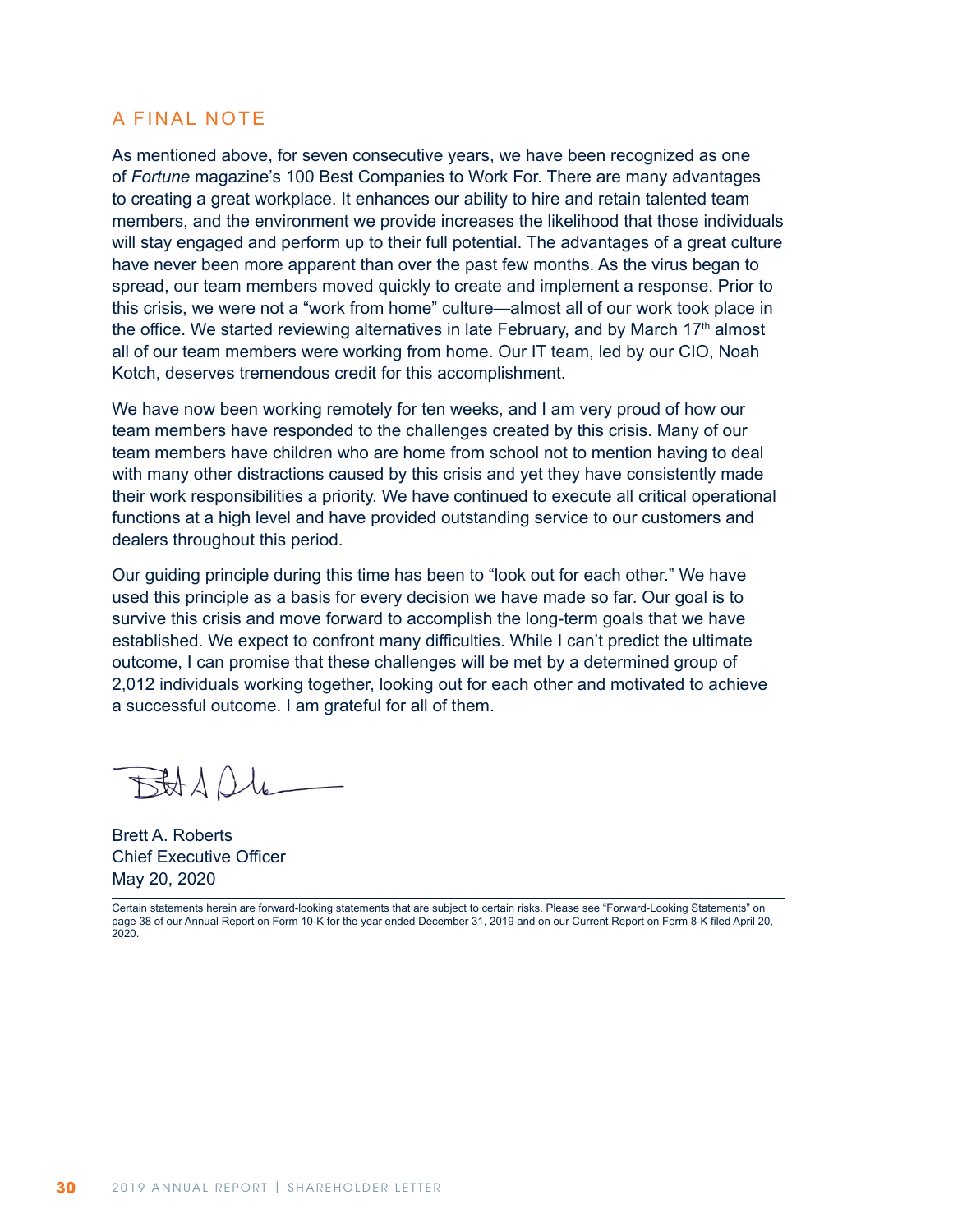## EXHIBIT A

# Reconciliation of GAAP Financial Results to Non-GAAP Measures

| (\$ in millions) | <b>GAAP</b><br>net<br>income | Floating<br>yield<br>adjustment | Senior<br>notes<br>adjustment  | Income<br>tax<br>adjustment |               | Other<br>adjustments     | Adjusted<br>net<br>income |               | Imputed<br>cost of<br>equity | Economic<br>Profit |
|------------------|------------------------------|---------------------------------|--------------------------------|-----------------------------|---------------|--------------------------|---------------------------|---------------|------------------------------|--------------------|
| 2001             | \$<br>24.7                   | \$<br>1.2                       | \$                             | \$<br>2.0                   | \$            | (1.1)                    | \$<br>26.8                | \$            | (30.0)                       | \$<br>(3.2)        |
| 2002             | \$<br>29.8                   | \$<br>2.8                       | \$                             | \$<br>2.9                   | \$            | (4.5)                    | \$<br>31.0                | \$            | (35.6)                       | \$<br>(4.6)        |
| 2003             | \$<br>24.7                   | \$<br>1.4                       | \$                             | \$<br>5.7                   | \$            | 5.6                      | \$<br>37.4                | \$            | (34.5)                       | \$<br>2.9          |
| 2004             | \$<br>57.3                   | \$<br>(0.1)                     | \$                             | \$<br>(1.8)                 | \$            | (3.2)                    | \$<br>52.2                | \$            | (34.4)                       | \$<br>17.8         |
| 2005             | \$<br>72.6                   | \$<br>(2.2)                     | \$                             | \$<br>0.1                   | \$            | (7.3)                    | \$<br>63.2                | $\mathsf{\$}$ | (34.5)                       | \$<br>28.7         |
| 2006             | \$<br>58.6                   | \$<br>0.4                       | \$<br>$\overline{\phantom{0}}$ | \$<br>(1.7)                 | \$            | 4.4                      | \$<br>61.7                | \$            | (29.6)                       | \$<br>32.1         |
| 2007             | \$<br>54.9                   | \$<br>3.6                       | \$                             | \$<br>(1.2)                 | \$            | 4.4                      | \$<br>61.7                | \$            | (27.2)                       | \$<br>34.5         |
| 2008             | \$<br>67.2                   | \$<br>13.1                      | \$<br>—                        | \$<br>0.4                   | \$            | 2.1                      | \$<br>82.8                | \$            | (35.8)                       | \$<br>47.0         |
| 2009             | \$<br>146.3                  | \$<br>(19.6)                    | \$                             | \$<br>(1.8)                 | $\mathsf{\$}$ | 0.1                      | \$<br>125.0               | $\mathsf{\$}$ | (45.9)                       | \$<br>79.1         |
| 2010             | \$<br>170.1                  | \$<br>0.5                       | \$                             | \$<br>(10.4)                | \$            | 0.3                      | \$<br>160.5               | \$            | (47.8)                       | \$<br>112.7        |
| 2011             | \$<br>188.0                  | \$<br>7.1                       | \$                             | \$<br>(1.3)                 | \$            | 0.3                      | \$<br>194.1               | \$            | (51.0)                       | \$<br>143.1        |
| 2012             | \$<br>219.7                  | \$<br>$\overline{\phantom{0}}$  | \$                             | \$<br>(3.5)                 | \$            | $\overline{\phantom{0}}$ | \$<br>216.2               | \$            | (56.6)                       | \$<br>159.6        |
| 2013             | \$<br>253.1                  | \$<br>(2.5)                     | \$                             | \$<br>(2.3)                 | \$            |                          | \$<br>248.3               | \$            | (75.1)                       | \$<br>173.2        |
| 2014             | \$<br>266.2                  | \$<br>(6.0)                     | \$<br>12.5                     | \$<br>(1.0)                 | \$            | —                        | \$<br>271.7               | \$            | (87.5)                       | \$<br>184.2        |
| 2015             | \$<br>299.7                  | \$<br>12.9                      | \$<br>(2.0)                    | \$<br>(0.8)                 | \$            | —                        | \$<br>309.8               | \$            | (93.2)                       | \$<br>216.6        |
| 2016             | \$<br>332.8                  | \$<br>28.1                      | \$<br>(2.1)                    | \$<br>1.8                   | \$            |                          | \$<br>360.6               | \$            | (113.8)                      | \$<br>246.8        |
| 2017             | \$<br>470.2                  | \$<br>34.1                      | \$<br>(2.1)                    | \$<br>(102.4)               | \$            |                          | \$<br>399.8               | \$            | (142.8)                      | \$<br>257.0        |
| 2018             | \$<br>574.0                  | \$<br>(24.4)                    | \$<br>(2.5)                    | \$<br>7.4                   | \$            |                          | \$<br>554.5               | \$            | (214.1)                      | \$<br>340.4        |
| 2019             | \$<br>656.1                  | \$<br>0.2                       | \$<br>(0.8)                    | \$<br>2.9                   | \$            |                          | \$<br>658.4               | \$            | (225.7)                      | \$<br>432.7        |

| (\$ in millions) |               | <b>GAAP</b><br>average capital<br>invested <sup>1</sup> |               | Floating<br>yield<br>adjustment |              | Senior<br>notes<br>adjustment |               | Deferred debt<br>issuance<br>adjustment <sup>2</sup> |               | Income<br>tax<br>adjustment | Other<br>adjustments |       | Adjusted<br>average capital<br>invested |         |
|------------------|---------------|---------------------------------------------------------|---------------|---------------------------------|--------------|-------------------------------|---------------|------------------------------------------------------|---------------|-----------------------------|----------------------|-------|-----------------------------------------|---------|
| 2001             | $\mathsf{\$}$ | 466.2                                                   | $\mathsf{\$}$ | 3.4                             | $\mathbb{S}$ |                               | $\mathsf{\$}$ | 0.6                                                  | $\mathsf{\$}$ |                             | $\mathsf{\$}$        | (0.3) | \$                                      | 469.9   |
| 2002             | \$            | 457.1                                                   | \$            | 5.8                             | \$           |                               | \$            | 0.5                                                  | \$            |                             | \$                   | (1.4) | \$                                      | 462.0   |
| 2003             | \$            | 430.3                                                   | $\mathbf{\$}$ | 7.9                             | \$           | $\overline{\phantom{0}}$      | \$            | 1.7                                                  | \$            |                             | $\mathsf{\$}$        | (2.4) | \$                                      | 437.5   |
| 2004             | \$            | 476.5                                                   | \$            | 8.7                             | \$           |                               | \$            | 1.8                                                  | \$            |                             | \$                   | (3.3) | \$                                      | 483.7   |
| 2005             | \$            | 519.4                                                   | $\mathbf{\$}$ | 7.5                             | \$           |                               | \$            | 1.0                                                  | \$            |                             | \$                   | (4.5) | \$                                      | 523.4   |
| 2006             | \$            | 548.0                                                   | \$            | 5.5                             | \$           |                               | \$            | 2.0                                                  | \$            |                             | \$                   | (7.0) | \$                                      | 548.5   |
| 2007             | \$            | 706.1                                                   | \$            | 8.2                             | \$           |                               | \$            | 1.7                                                  | \$            |                             | \$                   | (5.9) | \$                                      | 710.1   |
| 2008             | \$            | 960.7                                                   | \$            | 13.8                            | \$           | $\overline{\phantom{0}}$      | \$            | 2.9                                                  | \$            |                             | \$                   | (2.4) | \$                                      | 975.0   |
| 2009             | \$            | 983.6                                                   | \$            | 13.2                            | \$           |                               | \$            | 2.9                                                  | \$            |                             | \$                   | (1.0) | \$                                      | 998.7   |
| 2010             | \$            | 1,057.3                                                 | \$            | 5.2                             | \$           | $\overline{\phantom{0}}$      | \$            | 12.2                                                 | \$            |                             | \$                   | (0.5) | \$                                      | 1,074.2 |
| 2011             | \$            | 1,346.0                                                 | $\mathbf{\$}$ | 9.4                             | \$           |                               | \$            | 16.0                                                 | \$            |                             | $\mathsf{\$}$        | (0.3) | \$                                      | 1,371.1 |
| 2012             | \$            | 1,715.3                                                 | \$            | 11.1                            | \$           |                               | \$            | 16.4                                                 | \$            |                             | \$                   |       | \$                                      | 1,742.8 |
| 2013             | \$            | 2,024.5                                                 | \$            | 9.9                             | \$           |                               | \$            | 14.8                                                 | \$            |                             | $\mathsf{\$}$        |       | \$                                      | 2,049.2 |
| 2014             | \$            | 2,324.8                                                 | \$            | 6.7                             | \$           | (7.0)                         | \$            | 13.6                                                 | \$            |                             | \$                   |       | \$                                      | 2,338.1 |
| 2015             | \$            | 2,792.8                                                 | \$            | 7.0                             | \$           | 14.7                          | \$            | 17.4                                                 | \$            |                             | \$                   |       | \$                                      | 2,831.9 |
| 2016             | \$            | 3.513.1                                                 | \$            | 29.6                            | \$           | 12.7                          | \$            | 16.6                                                 | \$            |                             | \$                   |       | \$                                      | 3,572.0 |
| 2017             | \$            | 4,200.2                                                 | $\mathbf{\$}$ | 51.6                            | \$           | 10.6                          | \$            | 18.1                                                 | \$            | (4.1)                       | \$                   |       | \$                                      | 4,276.4 |
| 2018             | \$            | 5,425.8                                                 | \$            | 80.8                            | \$           | 9.7                           | \$            | 22.4                                                 | \$            | (117.8)                     | \$                   |       | \$                                      | 5,420.9 |
| 2019             | \$            | 6.399.2                                                 | \$            | 66.2                            | \$           | 0.6                           | \$            | 24.7                                                 | \$            | (118.5)                     | \$                   |       | \$                                      | 6,372.2 |

net effect of this adjustment is to report adjusted average capital on the same basis as reported in historical shareholder letters.<br>31 <sup>1</sup> Average capital invested is defined as average debt plus average shareholders' equity.<br><sup>2</sup> The deferred debt issuance adjustment reverses the impact of the reclassification of deferred debt issuance costs from other a